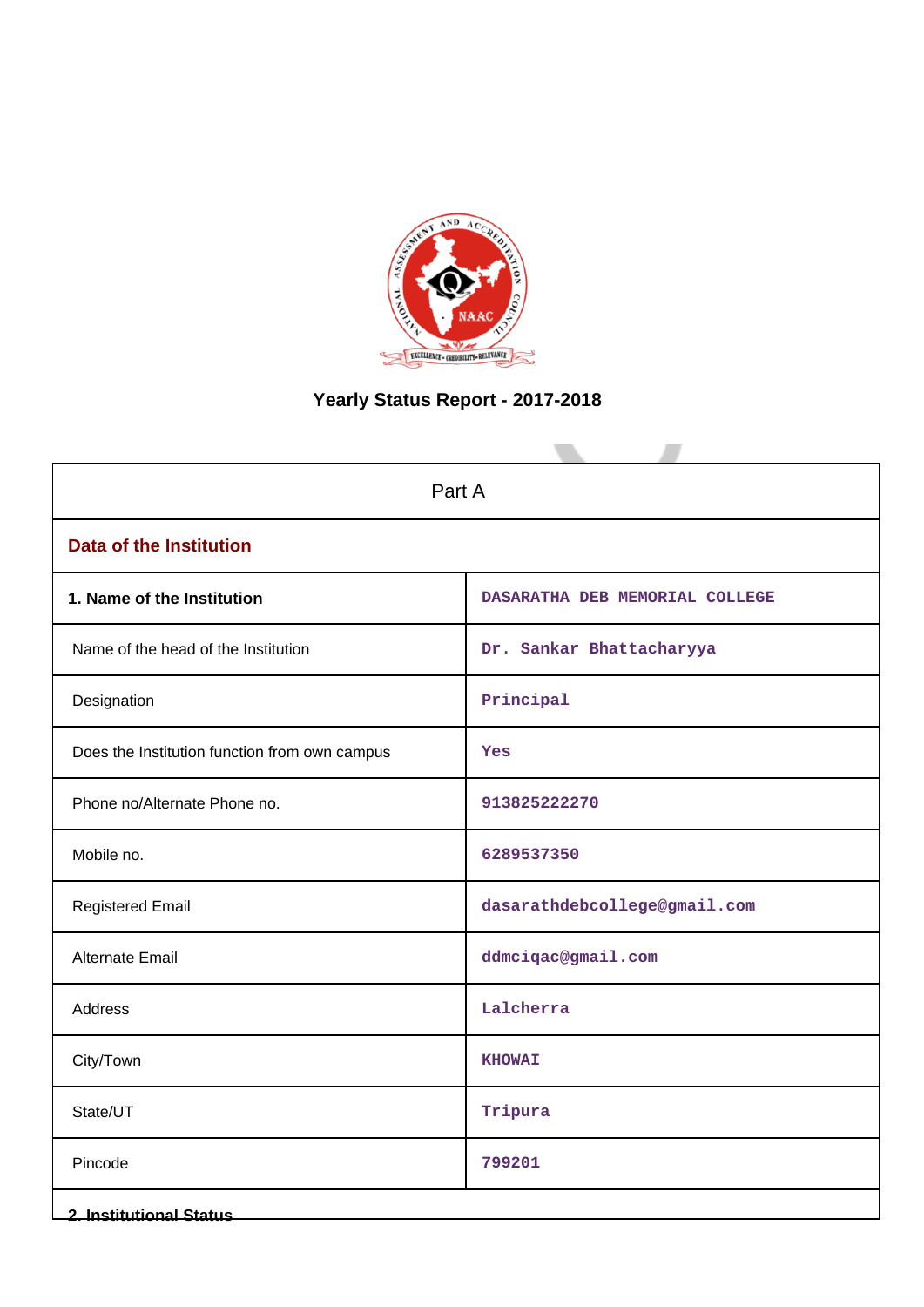| Affiliated / Constituent                                                 | Affiliated                                                          |
|--------------------------------------------------------------------------|---------------------------------------------------------------------|
| Type of Institution                                                      | Co-education                                                        |
| Location                                                                 | Urban                                                               |
| <b>Financial Status</b>                                                  | state                                                               |
| Name of the IQAC co-ordinator/Director                                   | Sri Goutam Bhattacharjee                                            |
| Phone no/Alternate Phone no.                                             | 913825222270                                                        |
| Mobile no.                                                               | 7005008296                                                          |
| <b>Registered Email</b>                                                  | ddmciqac@gmail.com                                                  |
| <b>Alternate Email</b>                                                   | dasarathdebcollege@gmail.com                                        |
| 3. Website Address                                                       |                                                                     |
| Web-link of the AQAR: (Previous Academic Year)                           | http://www.ddmctripura.edu.in/notifi<br>cation                      |
| 4. Whether Academic Calendar prepared during<br>the year                 | Yes                                                                 |
| if yes, whether it is uploaded in the institutional website:<br>Weblink: | http://www.ddmctripura.edu.in/sites/def<br>ault/files/2017-2018.pdf |

# **5. Accrediation Details**

| Cycle                            | Grade | <b>CGPA</b> | Year of           | Validity          |                   |
|----------------------------------|-------|-------------|-------------------|-------------------|-------------------|
|                                  |       |             | Accrediation      | Period From       | Period To         |
|                                  | в     | 2.40        | 2016              | $19 - Jan - 2016$ | $18 - Jan - 2021$ |
| 6. Date of Establishment of IQAC |       |             | $11 - Jul - 2012$ |                   |                   |

**7. Internal Quality Assurance System**

| Quality initiatives by IQAC during the year for promoting quality culture                                            |                   |     |  |  |  |  |
|----------------------------------------------------------------------------------------------------------------------|-------------------|-----|--|--|--|--|
| Number of participants/ beneficiaries<br>Item / Title of the quality initiative by<br>Date & Duration<br><b>IQAC</b> |                   |     |  |  |  |  |
| Obsevation of<br>Vanamahotsava Programme                                                                             | $08 - Aug - 2017$ | 100 |  |  |  |  |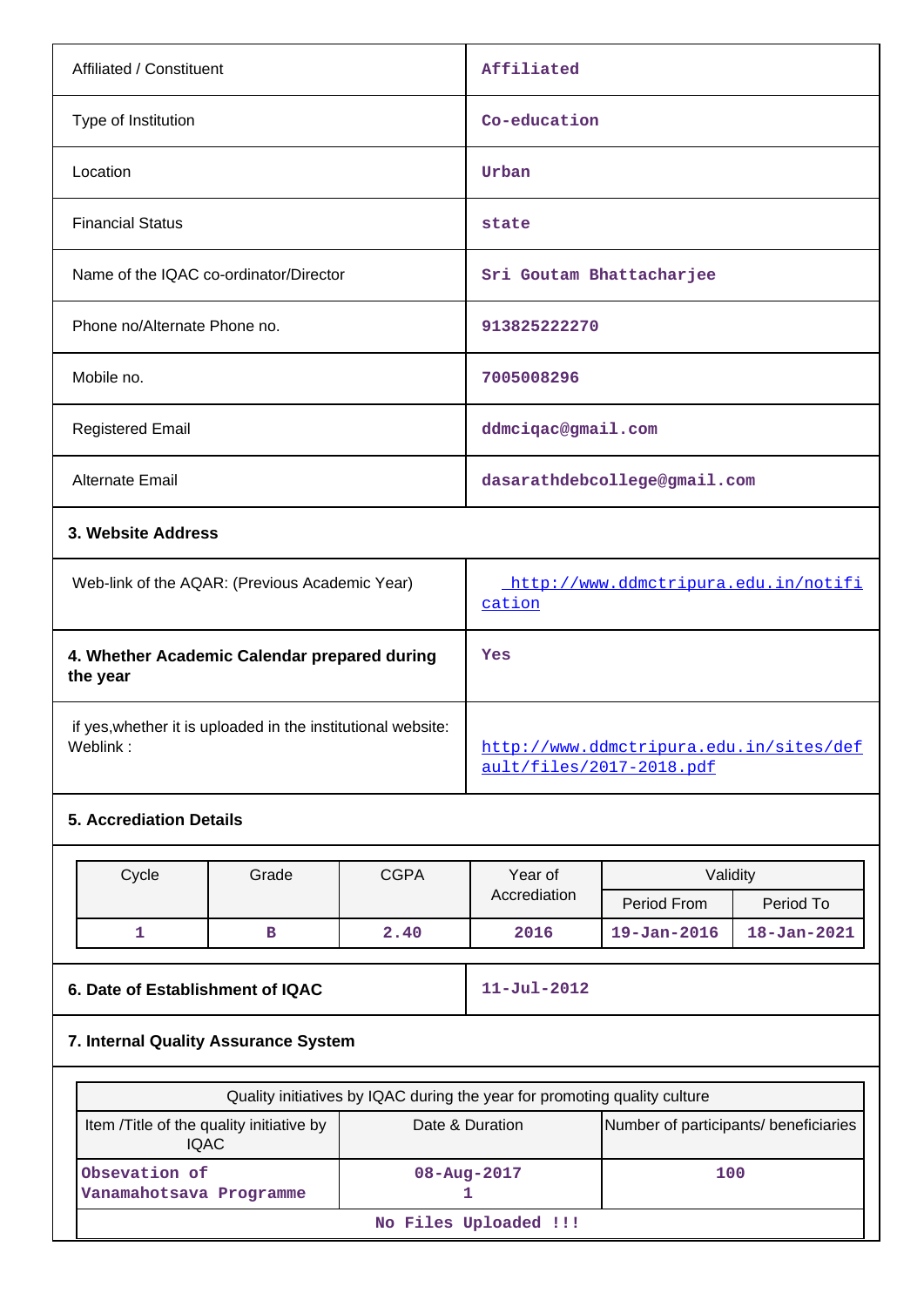## **8. Provide the list of funds by Central/ State Government- UGC/CSIR/DST/DBT/ICMR/TEQIP/World Bank/CPE of UGC etc.**

|                                                                                                                    | Institution/Departmen<br>t/Faculty                                                                                                                                                                                                                                                                                                                                                                                                                                             | Scheme                          |  | <b>Funding Agency</b> | Year of award with<br>duration | Amount  |
|--------------------------------------------------------------------------------------------------------------------|--------------------------------------------------------------------------------------------------------------------------------------------------------------------------------------------------------------------------------------------------------------------------------------------------------------------------------------------------------------------------------------------------------------------------------------------------------------------------------|---------------------------------|--|-----------------------|--------------------------------|---------|
|                                                                                                                    | Directorate of<br>Higher<br>Education                                                                                                                                                                                                                                                                                                                                                                                                                                          | Intitutional<br><b>Expenses</b> |  | Govt. of<br>Tripura   | 2017<br>365                    | 2463600 |
|                                                                                                                    |                                                                                                                                                                                                                                                                                                                                                                                                                                                                                |                                 |  | View File             |                                |         |
|                                                                                                                    | 9. Whether composition of IQAC as per latest<br><b>NAAC</b> guidelines:                                                                                                                                                                                                                                                                                                                                                                                                        |                                 |  | Yes                   |                                |         |
| Upload latest notification of formation of IQAC                                                                    |                                                                                                                                                                                                                                                                                                                                                                                                                                                                                |                                 |  | View File             |                                |         |
| 10. Number of IQAC meetings held during the<br>year :                                                              |                                                                                                                                                                                                                                                                                                                                                                                                                                                                                |                                 |  | $\overline{2}$        |                                |         |
| The minutes of IQAC meeting and compliances to the<br>decisions have been uploaded on the institutional<br>website |                                                                                                                                                                                                                                                                                                                                                                                                                                                                                |                                 |  | Yes                   |                                |         |
|                                                                                                                    | Upload the minutes of meeting and action taken report                                                                                                                                                                                                                                                                                                                                                                                                                          |                                 |  | View File             |                                |         |
| 11. Whether IQAC received funding from any of<br>the funding agency to support its activities<br>during the year?  |                                                                                                                                                                                                                                                                                                                                                                                                                                                                                |                                 |  | <b>No</b>             |                                |         |
|                                                                                                                    | 12. Significant contributions made by IQAC during the current year(maximum five bullets)                                                                                                                                                                                                                                                                                                                                                                                       |                                 |  |                       |                                |         |
|                                                                                                                    | 1. Collected feedback form from students and analyse it for preparing the report<br>to submit the Head of Institution. 2. IQAC take initiative for Building research<br>environment in this institute. 3. Organised different departmental seminar with<br>the students on college level. 4. Framing academic calendar and ensuing it<br>successful implementation for betterment of the institution. 5. Enhance teaching<br>learning approach in the college with use of ICT. |                                 |  |                       |                                |         |

### **No Files Uploaded !!!**

**13. Plan of action chalked out by the IQAC in the beginning of the academic year towards Quality Enhancement and outcome achieved by the end of the academic year**

| Plan of Action                   | Achivements/Outcomes                                                                              |
|----------------------------------|---------------------------------------------------------------------------------------------------|
| To collect students feedback     | Students feedback collected and<br>analysed for the preparing report.                             |
| To prepare the academic calendar | Academic callendar prepared and<br>implemented for smooth functioning of<br>the academic affairs. |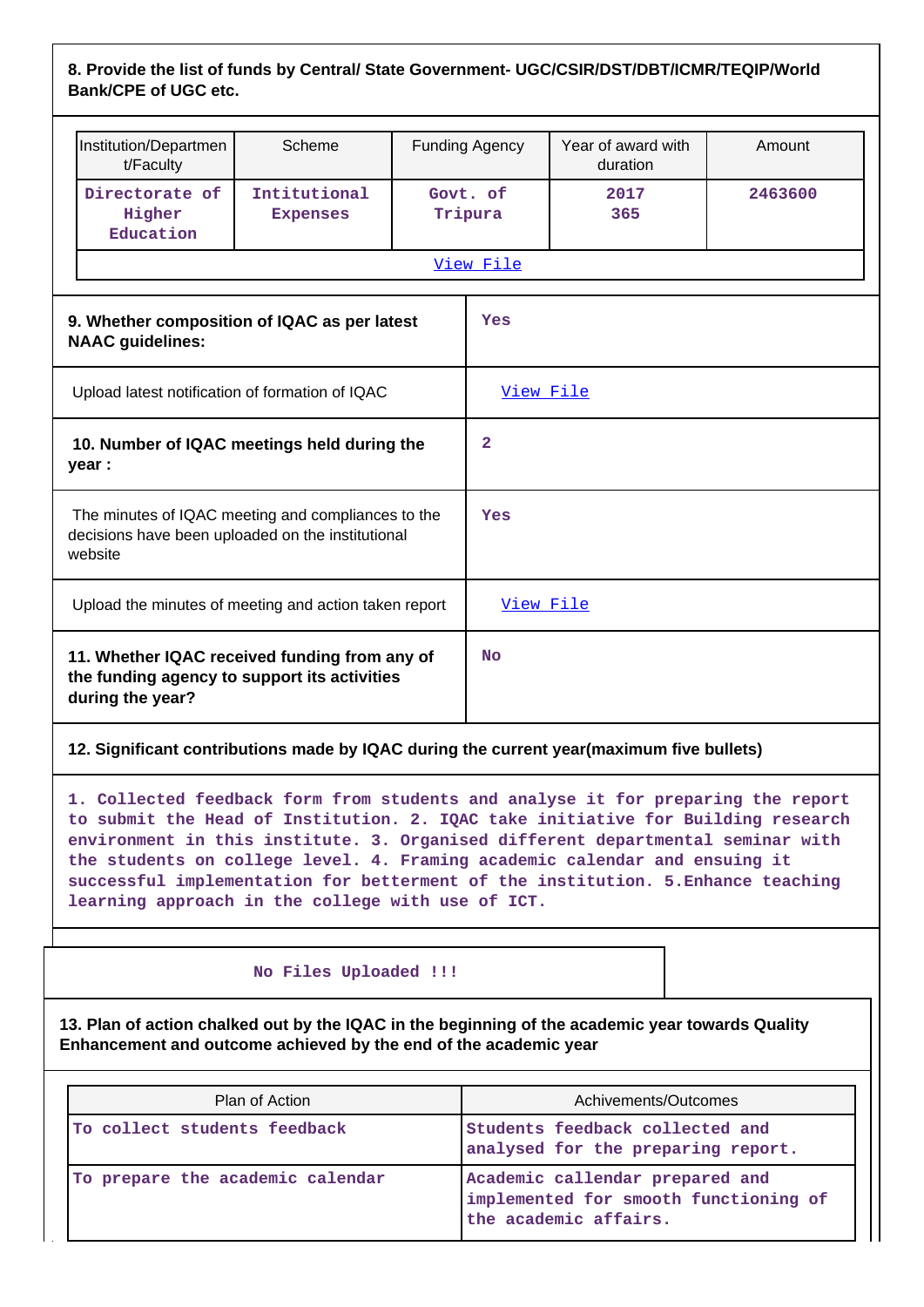| To clean the campus                                                                                                  | NSS unit of DDMC cleaned the entire<br>campus at the time of commencing new<br>session<br>No Files Uploaded !!! |
|----------------------------------------------------------------------------------------------------------------------|-----------------------------------------------------------------------------------------------------------------|
| 14. Whether AQAR was placed before statutory<br>body?                                                                | <b>No</b>                                                                                                       |
| 15. Whether NAAC/or any other accredited<br>body(s) visited IQAC or interacted with it to<br>assess the functioning? | <b>No</b>                                                                                                       |
| 16. Whether institutional data submitted to<br>AISHE:                                                                | Yes                                                                                                             |
| Year of Submission                                                                                                   | 2018                                                                                                            |
| Date of Submission                                                                                                   | $22 - Feb - 2018$                                                                                               |
| 17. Does the Institution have Management<br><b>Information System?</b>                                               | <b>No</b>                                                                                                       |
|                                                                                                                      | Part B                                                                                                          |

## **CRITERION I – CURRICULAR ASPECTS**

#### **1.1 – Curriculum Planning and Implementation**

 1.1.1 – Institution has the mechanism for well planned curriculum delivery and documentation. Explain in 500 words

 **DDM College is one of the affiliated colleges of Tripura university. It follows the curriculum designed and prescribed by TU. The College, offers Honours and General Programmes of BA/BCom/BSc students. The programme is consisting of Honours, Elective,Compulsory Foundation Soft Study options as per the rules and regulations. To implement this curriculum our college follows following mechanism for effective teaching-learning-process: (i) Regular Meeting of Teachers' Council (ii) Regular Meeting of Academic Committee (iii) Departmental Meeting (iv) Framing Class-Routine for every subject (v) Induction Programme for first Semester Students (vi) Feedback from students (vii) ICT enabled classrooms (viii) Class routine is displayed on the notice- boards of the college (ix) Library record is being maintained bythe library staff. (x) Results of internal assessments are displayed on the college notice boards and a copy kept in every department. We are aware that the action-plan regarding curriculum design and development are prepared by the TU. The college master-routine is prepared by Academic Committee before beginning of the semester which is perused, approved and monitored by the principal. The coordination among academic committee, HOD and faculty members ensure a balanced distribution of lectures/tutorials and remedial classes for the betterment of the gifted, nongifted and slow-learners. The HoDs conduct departmental meeting at the beginning of the academic-session. The College communicates the curriculum to the students, teachers personally. Each department provides guides, gives and displays information on notice–boards. In teaching-learning-process modern, innovative practices, multi-methods of audio- visual -aids, participatory, interactive, communicative, discussion debates methods are being used. Besides,**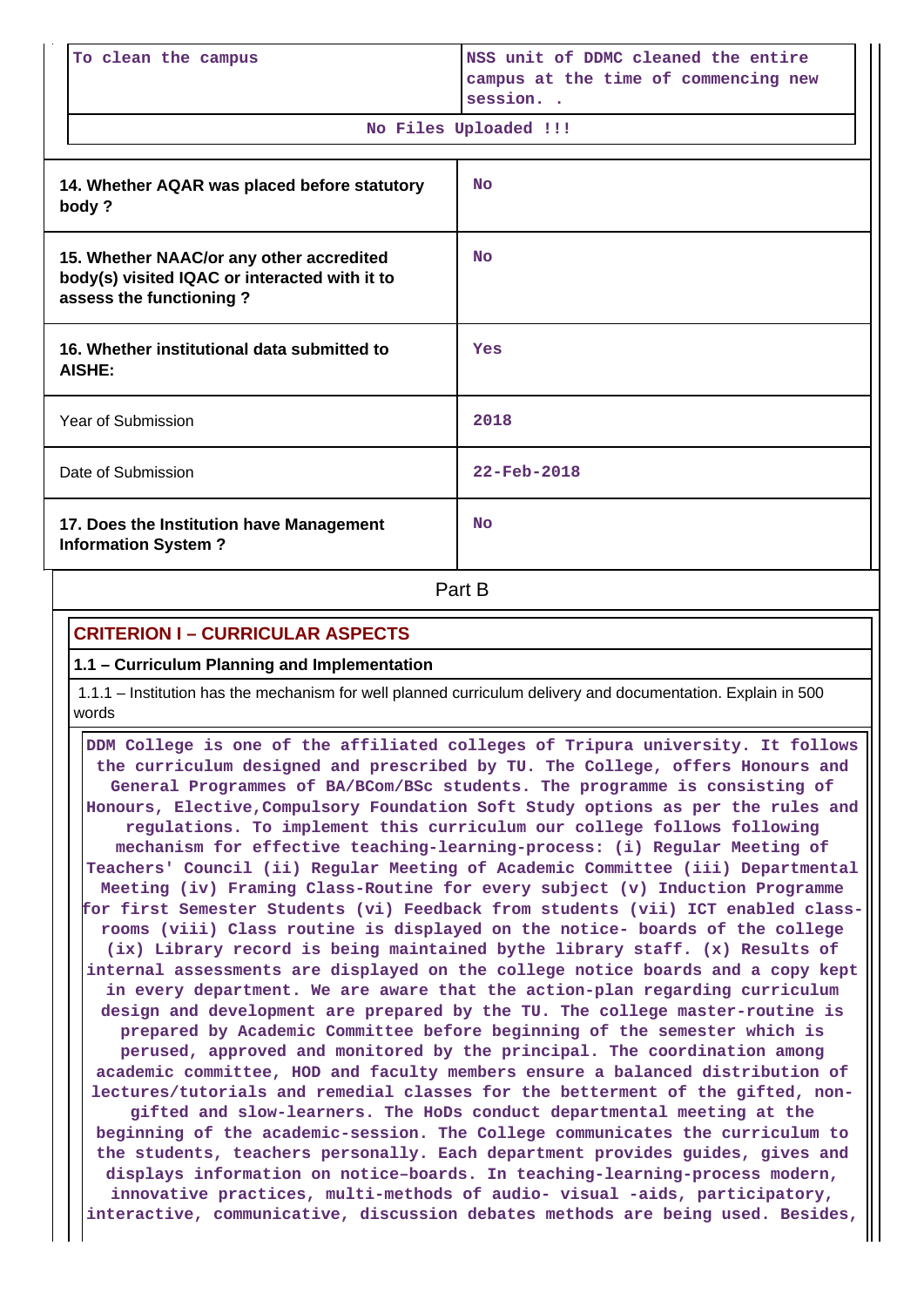**lectures and practical classes, projects, presentations, assignments and group presentation are also being carried out for effective-teaching- learningprocess along with other innovative practices keeping in mind, the requirements of the rural-tribal students. The HODs of each department along with the faculty members help the examination Committee. The final examination is conducted by the TU. This college offers a value-based education to students. The college strives to enable the forest- dwellers to be well acquainted with human values. The college has a vision to enable them to be humane. The college has a spirit to refine the rural society to comprehend, compete and come forward to attain the optimum goal. The college has a study centre for distancelearning programmes offered by Directorate of Distance Education, Tripura University.**

 1.1.2 – Certificate/ Diploma Courses introduced during the academic year Certificate Diploma Courses Dates of **Introduction** Duration Focus on employ ability/entreprene urship Skill Development  **NIL NA Nil 0 0 0 1.2 – Academic Flexibility** 1.2.1 – New programmes/courses introduced during the academic year Programme/Course **Programme Specialization** Programme Specialization **Programme** Dates of Introduction  **Nill NIL Nill No file uploaded.** 1.2.2 – Programmes in which Choice Based Credit System (CBCS)/Elective course system implemented at the affiliated Colleges (if applicable) during the academic year. Name of programmes adopting CBCS Programme Specialization Figure Date of implementation of CBCS/Elective Course System  **Nill NIL Nill** 1.2.3 – Students enrolled in Certificate/ Diploma Courses introduced during the year Certificate Diploma Course Number of Students **Nil Nil 1.3 – Curriculum Enrichment** 1.3.1 – Value-added courses imparting transferable and life skills offered during the year Value Added Courses **Date of Introduction** Number of Students Enrolled  **NIL Nill Nill No file uploaded.** 1.3.2 – Field Projects / Internships under taken during the year Project/Programme Title | Programme Specialization | No. of students enrolled for Field Projects / Internships  **Nill NIL Nill No file uploaded. 1.4 – Feedback System** 1.4.1 – Whether structured feedback received from all the stakeholders. **Students** Yes

Teachers No. 2006. In the set of the set of the set of the set of the set of the set of the set of the set of th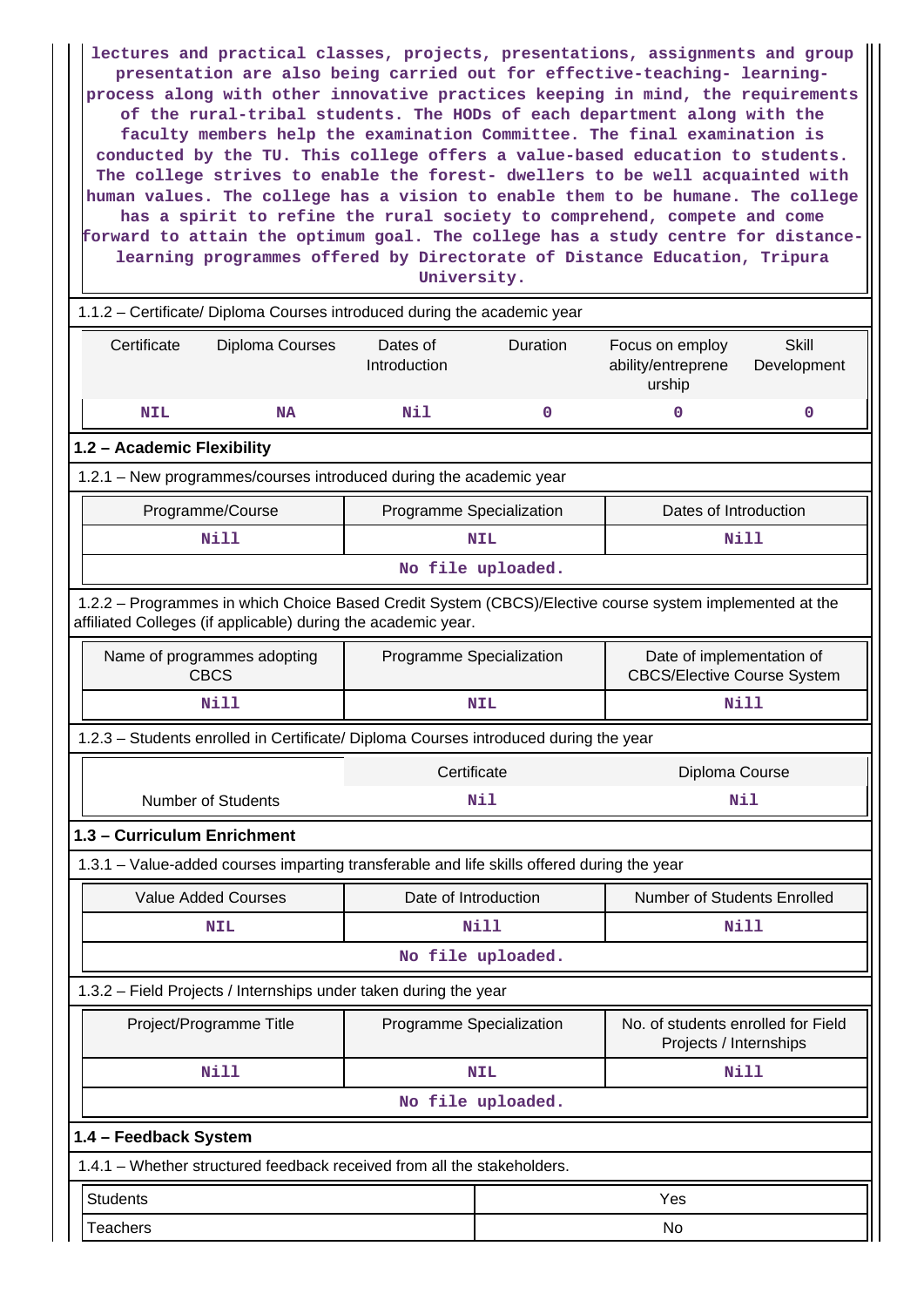| Employers | No  |
|-----------|-----|
| Alumni    | No. |
| Parents   | No  |

 1.4.2 – How the feedback obtained is being analyzed and utilized for overall development of the institution? (maximum 500 words)

Feedback Obtained

**The feedback forms are distributed to the students and collected by the IQAC formed Feedback team. The team then analyse the feedback under the supervision of the IQAC. The feedback report of the students are submitted to the Principal through the Coordinator, IQAC for further needful action. The Principal, in consultation with the Teachers Council Secretary and Coordinator, IQAC formulate any action, based on the feedback report, if necessary, for overall development of the institution.**

## **CRITERION II – TEACHING- LEARNING AND EVALUATION**

(UG)

(PG)

institution

courses

teaching only UG | teaching only PG

institution

and PG courses

courses

## **2.1 – Student Enrolment and Profile**

2.1.1 – Demand Ratio during the year

| Name of the<br>Programme                                      | Programme<br>Specialization                          |                                                      | Number of seats<br>available |                                                    |    | Number of<br>Application received                  | <b>Students Enrolled</b>                  |
|---------------------------------------------------------------|------------------------------------------------------|------------------------------------------------------|------------------------------|----------------------------------------------------|----|----------------------------------------------------|-------------------------------------------|
| <b>BCom</b>                                                   | B. Com.<br>(General)                                 |                                                      |                              | 100                                                |    | 10                                                 | 10                                        |
| <b>BA</b>                                                     | B.A.<br>(General)                                    |                                                      |                              | 800                                                |    | 528                                                | 528                                       |
| <b>BA</b>                                                     | Sanskrit (MAJOR)                                     |                                                      |                              | 40                                                 |    | 39                                                 | 39                                        |
| <b>BA</b>                                                     | Political<br>Science (MAJOR)                         |                                                      |                              | 60                                                 |    | 105                                                | 60                                        |
| <b>BA</b>                                                     | Philosophy<br>(MAJOR)                                |                                                      |                              | 40                                                 | 17 |                                                    | 17                                        |
| <b>BA</b>                                                     | History<br>(MAJOR)                                   |                                                      | 40                           |                                                    |    | 27                                                 | 27                                        |
| <b>BA</b>                                                     | Education<br>(MAJOR)                                 |                                                      | 60                           |                                                    |    | 75                                                 | 60                                        |
| <b>BA</b>                                                     | 40<br>English (MAJOR)                                |                                                      |                              | 29                                                 | 29 |                                                    |                                           |
| <b>BA</b>                                                     | Economics<br>(Major)                                 |                                                      |                              | 30                                                 | 8  |                                                    | 8                                         |
| <b>BA</b>                                                     | Bengali<br>(Major)                                   |                                                      |                              | 60                                                 |    | 54                                                 | 54                                        |
|                                                               | View File                                            |                                                      |                              |                                                    |    |                                                    |                                           |
|                                                               | 2.2 - Catering to Student Diversity                  |                                                      |                              |                                                    |    |                                                    |                                           |
| 2.2.1 - Student - Full time teacher ratio (current year data) |                                                      |                                                      |                              |                                                    |    |                                                    |                                           |
| Year                                                          | Number of<br>students enrolled<br>in the institution | Number of<br>students enrolled<br>in the institution |                              | Number of<br>fulltime teachers<br>available in the |    | Number of<br>fulltime teachers<br>available in the | Number of<br>teachers<br>teaching both UG |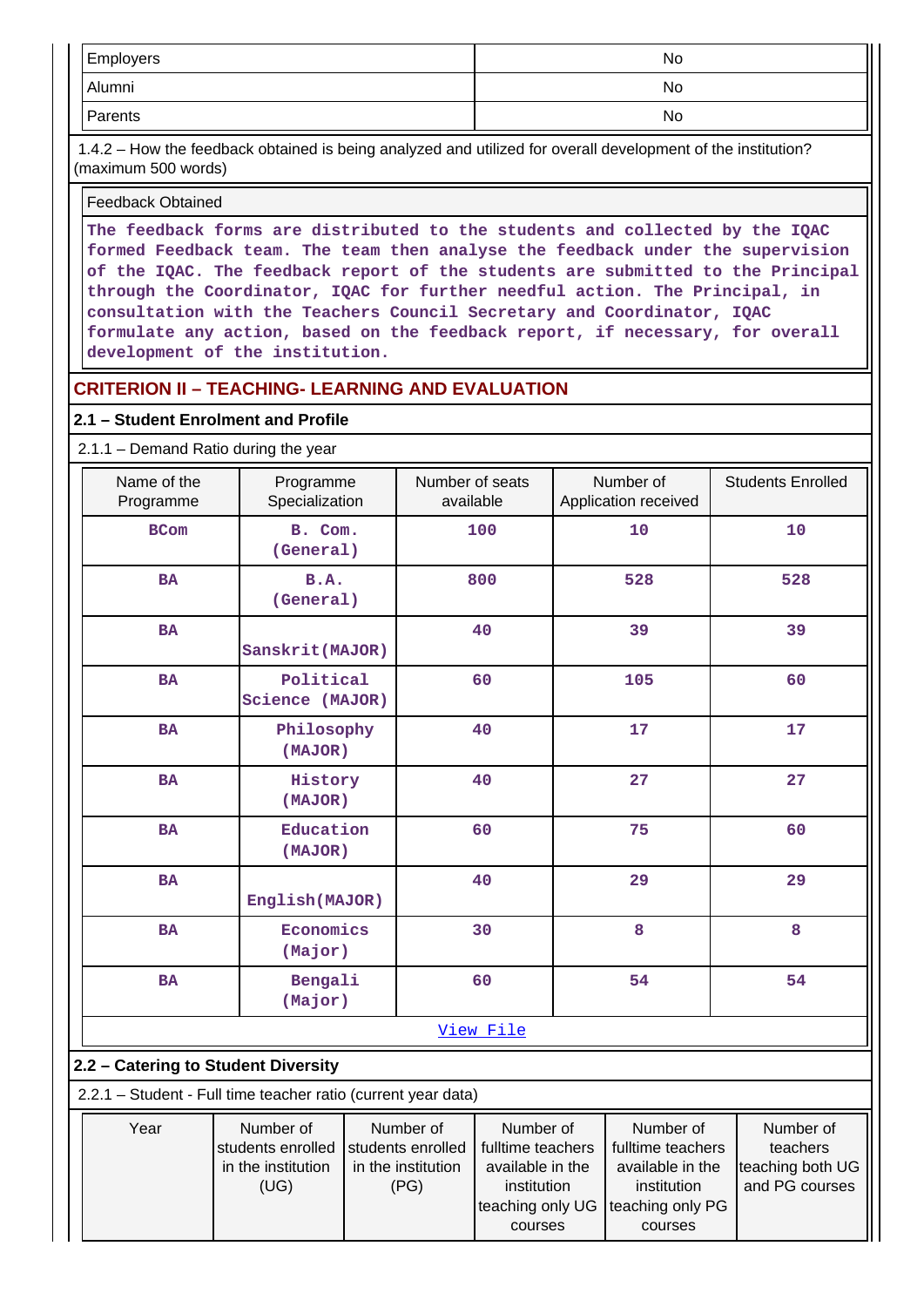| 2017                                                                                                                                                                                                                                                                                                                                                                                                                                                                                                                                                                                                                                                                                                                                                                                                                                                                                                                                                                                                                                                                                                                                                                                                                                                                                                                                                                                                                                                                                                               |                                                           | 2392                    |                           | <b>Nill</b>                                                                         | 37                                     |             |                                                                | <b>Nill</b>             | <b>Nill</b>                                                                                                         |
|--------------------------------------------------------------------------------------------------------------------------------------------------------------------------------------------------------------------------------------------------------------------------------------------------------------------------------------------------------------------------------------------------------------------------------------------------------------------------------------------------------------------------------------------------------------------------------------------------------------------------------------------------------------------------------------------------------------------------------------------------------------------------------------------------------------------------------------------------------------------------------------------------------------------------------------------------------------------------------------------------------------------------------------------------------------------------------------------------------------------------------------------------------------------------------------------------------------------------------------------------------------------------------------------------------------------------------------------------------------------------------------------------------------------------------------------------------------------------------------------------------------------|-----------------------------------------------------------|-------------------------|---------------------------|-------------------------------------------------------------------------------------|----------------------------------------|-------------|----------------------------------------------------------------|-------------------------|---------------------------------------------------------------------------------------------------------------------|
| 2.3 - Teaching - Learning Process                                                                                                                                                                                                                                                                                                                                                                                                                                                                                                                                                                                                                                                                                                                                                                                                                                                                                                                                                                                                                                                                                                                                                                                                                                                                                                                                                                                                                                                                                  |                                                           |                         |                           |                                                                                     |                                        |             |                                                                |                         |                                                                                                                     |
| 2.3.1 – Percentage of teachers using ICT for effective teaching with Learning Management Systems (LMS), E-<br>learning resources etc. (current year data)                                                                                                                                                                                                                                                                                                                                                                                                                                                                                                                                                                                                                                                                                                                                                                                                                                                                                                                                                                                                                                                                                                                                                                                                                                                                                                                                                          |                                                           |                         |                           |                                                                                     |                                        |             |                                                                |                         |                                                                                                                     |
| Number of<br><b>Teachers on Roll</b>                                                                                                                                                                                                                                                                                                                                                                                                                                                                                                                                                                                                                                                                                                                                                                                                                                                                                                                                                                                                                                                                                                                                                                                                                                                                                                                                                                                                                                                                               | Number of<br>teachers using<br>ICT (LMS, e-<br>Resources) |                         |                           | <b>ICT Tools and</b><br>resources<br>available                                      | Number of ICT<br>enabled<br>Classrooms |             | Numberof smart<br>classrooms                                   |                         | E-resources and<br>techniques used                                                                                  |
| 37                                                                                                                                                                                                                                                                                                                                                                                                                                                                                                                                                                                                                                                                                                                                                                                                                                                                                                                                                                                                                                                                                                                                                                                                                                                                                                                                                                                                                                                                                                                 |                                                           | 9                       |                           | $\overline{2}$                                                                      | $\overline{a}$                         |             |                                                                | $\overline{\mathbf{2}}$ | 1                                                                                                                   |
|                                                                                                                                                                                                                                                                                                                                                                                                                                                                                                                                                                                                                                                                                                                                                                                                                                                                                                                                                                                                                                                                                                                                                                                                                                                                                                                                                                                                                                                                                                                    |                                                           |                         |                           | No file uploaded.                                                                   |                                        |             |                                                                |                         |                                                                                                                     |
|                                                                                                                                                                                                                                                                                                                                                                                                                                                                                                                                                                                                                                                                                                                                                                                                                                                                                                                                                                                                                                                                                                                                                                                                                                                                                                                                                                                                                                                                                                                    |                                                           |                         |                           | No file uploaded.                                                                   |                                        |             |                                                                |                         |                                                                                                                     |
| 2.3.2 - Students mentoring system available in the institution? Give details. (maximum 500 words)                                                                                                                                                                                                                                                                                                                                                                                                                                                                                                                                                                                                                                                                                                                                                                                                                                                                                                                                                                                                                                                                                                                                                                                                                                                                                                                                                                                                                  |                                                           |                         |                           |                                                                                     |                                        |             |                                                                |                         |                                                                                                                     |
| Mentoring is an important and essential part of the learning process. It is a form of both academic and stress<br>related guidance. All the faculty members of DDM College are very much aware and careful about the all-round<br>development of the students and hence the college has adopted the mentoring system for effective teaching as<br>well as a student support system. A detailed record of the mentoring process is maintained by the mentor<br>teacher for effective implementation of the process and proper guidance to the students. These process includes<br>1. Induction of mentoring at the very beginning of the academic year 2. Course specific: Punctuality in the<br>classes, identification of slow learners and advanced learners, special attention towards the slow learners in the<br>theory and practical classes, techniques of proper time management in the examination hall. 3. Stress specific:<br>to provide mental support to cope up with the family problems, academic problems, examination phobia etc. 4.<br>To maintain a cordial relationship between teaches and student for better teaching - learning. 5. Mentor along<br>with other faculties of the department meets individual student or group of students to provide counseling /<br>guidance / motivation in all academic matters, 6. Carrier guidance for higher studies, competitive examination<br>etc. 7. Intimate HOD/ Head of the institution regarding students problems whenever situation demands. |                                                           |                         |                           |                                                                                     |                                        |             |                                                                |                         |                                                                                                                     |
| Number of students enrolled in the<br>institution                                                                                                                                                                                                                                                                                                                                                                                                                                                                                                                                                                                                                                                                                                                                                                                                                                                                                                                                                                                                                                                                                                                                                                                                                                                                                                                                                                                                                                                                  |                                                           |                         |                           | Number of fulltime teachers                                                         |                                        |             |                                                                |                         | Mentor: Mentee Ratio                                                                                                |
|                                                                                                                                                                                                                                                                                                                                                                                                                                                                                                                                                                                                                                                                                                                                                                                                                                                                                                                                                                                                                                                                                                                                                                                                                                                                                                                                                                                                                                                                                                                    | 2392                                                      |                         |                           |                                                                                     | 37                                     |             |                                                                |                         | 1:65                                                                                                                |
| 2.4 – Teacher Profile and Quality                                                                                                                                                                                                                                                                                                                                                                                                                                                                                                                                                                                                                                                                                                                                                                                                                                                                                                                                                                                                                                                                                                                                                                                                                                                                                                                                                                                                                                                                                  |                                                           |                         |                           |                                                                                     |                                        |             |                                                                |                         |                                                                                                                     |
| 2.4.1 - Number of full time teachers appointed during the year                                                                                                                                                                                                                                                                                                                                                                                                                                                                                                                                                                                                                                                                                                                                                                                                                                                                                                                                                                                                                                                                                                                                                                                                                                                                                                                                                                                                                                                     |                                                           |                         |                           |                                                                                     |                                        |             |                                                                |                         |                                                                                                                     |
| No. of sanctioned<br>positions                                                                                                                                                                                                                                                                                                                                                                                                                                                                                                                                                                                                                                                                                                                                                                                                                                                                                                                                                                                                                                                                                                                                                                                                                                                                                                                                                                                                                                                                                     |                                                           | No. of filled positions |                           | Vacant positions                                                                    |                                        |             | Positions filled during<br>the current year                    |                         | No. of faculty with<br>Ph.D                                                                                         |
| <b>Nill</b>                                                                                                                                                                                                                                                                                                                                                                                                                                                                                                                                                                                                                                                                                                                                                                                                                                                                                                                                                                                                                                                                                                                                                                                                                                                                                                                                                                                                                                                                                                        |                                                           | <b>Nill</b>             |                           |                                                                                     | Nill                                   |             | Nill                                                           |                         | Nill                                                                                                                |
| International level from Government, recognised bodies during the year)                                                                                                                                                                                                                                                                                                                                                                                                                                                                                                                                                                                                                                                                                                                                                                                                                                                                                                                                                                                                                                                                                                                                                                                                                                                                                                                                                                                                                                            |                                                           |                         |                           |                                                                                     |                                        |             |                                                                |                         | 2.4.2 - Honours and recognition received by teachers (received awards, recognition, fellowships at State, National, |
| Year of Award                                                                                                                                                                                                                                                                                                                                                                                                                                                                                                                                                                                                                                                                                                                                                                                                                                                                                                                                                                                                                                                                                                                                                                                                                                                                                                                                                                                                                                                                                                      |                                                           |                         | international level       | Name of full time teachers<br>receiving awards from<br>state level, national level, |                                        | Designation |                                                                |                         | Name of the award,<br>fellowship, received from<br>Government or recognized<br>bodies                               |
| 2017                                                                                                                                                                                                                                                                                                                                                                                                                                                                                                                                                                                                                                                                                                                                                                                                                                                                                                                                                                                                                                                                                                                                                                                                                                                                                                                                                                                                                                                                                                               |                                                           |                         | <b>Nill</b><br><b>NIL</b> |                                                                                     |                                        |             |                                                                |                         | NA                                                                                                                  |
|                                                                                                                                                                                                                                                                                                                                                                                                                                                                                                                                                                                                                                                                                                                                                                                                                                                                                                                                                                                                                                                                                                                                                                                                                                                                                                                                                                                                                                                                                                                    |                                                           |                         |                           | No file uploaded.                                                                   |                                        |             |                                                                |                         |                                                                                                                     |
| 2.5 - Evaluation Process and Reforms                                                                                                                                                                                                                                                                                                                                                                                                                                                                                                                                                                                                                                                                                                                                                                                                                                                                                                                                                                                                                                                                                                                                                                                                                                                                                                                                                                                                                                                                               |                                                           |                         |                           |                                                                                     |                                        |             |                                                                |                         |                                                                                                                     |
| 2.5.1 - Number of days from the date of semester-end/ year- end examination till the declaration of results during<br>the year                                                                                                                                                                                                                                                                                                                                                                                                                                                                                                                                                                                                                                                                                                                                                                                                                                                                                                                                                                                                                                                                                                                                                                                                                                                                                                                                                                                     |                                                           |                         |                           |                                                                                     |                                        |             |                                                                |                         |                                                                                                                     |
|                                                                                                                                                                                                                                                                                                                                                                                                                                                                                                                                                                                                                                                                                                                                                                                                                                                                                                                                                                                                                                                                                                                                                                                                                                                                                                                                                                                                                                                                                                                    | Programme Name<br>Programme Code                          |                         |                           | Semester/year                                                                       |                                        |             | Last date of the last<br>semester-end/year-<br>end examination |                         | Date of declaration of<br>results of semester-<br>end/ year- end                                                    |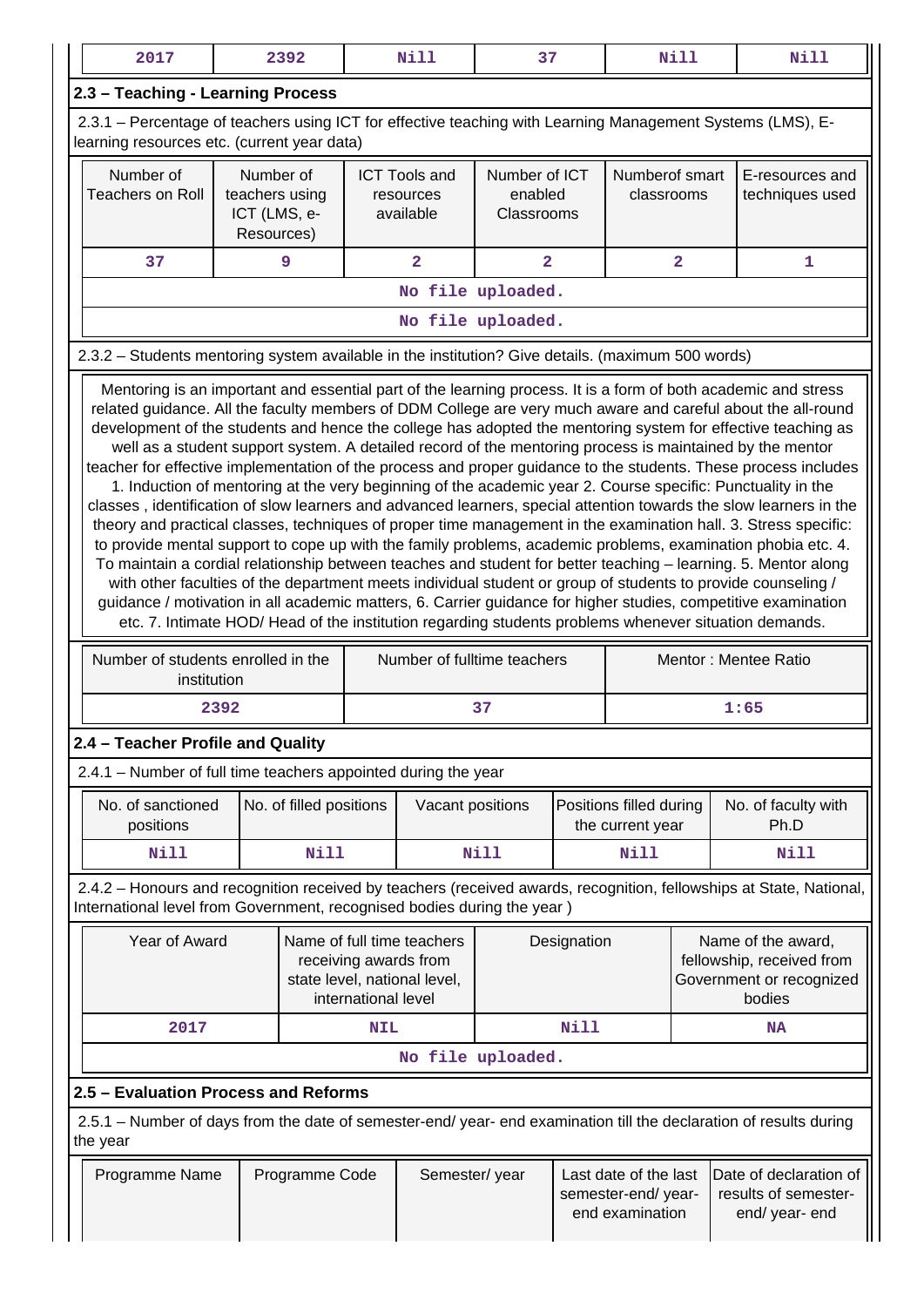|                   |            |               |            | examination |  |  |
|-------------------|------------|---------------|------------|-------------|--|--|
| <b>BCom</b>       | TDPG/TDPH  | 6 Sem/ 3 year | 14/05/2018 | 18/08/2018  |  |  |
| <b>BSC</b>        | TDPG/TDPH  | 6 Sem/ 3 year | 14/05/2018 | 18/08/2018  |  |  |
| <b>BA</b>         | 18/08/2018 |               |            |             |  |  |
| No file uploaded. |            |               |            |             |  |  |

2.5.2 – Reforms initiated on Continuous Internal Evaluation(CIE) system at the institutional level (250 words)

 **The evaluation process in the college is followed according to the university guideline. Both the formative and summative methods are followed in the college to evaluate the performance of the students. The college has initiated internal assessment examination according to the university examination rules for both honours and general course students. These internal assessment tests are held according to the tentative dates given in the academic calendar of the college. In the formative evaluation process, quizzes, projects, debate competition, group discussion etc are also conducted at the departmental level and college level. Summative method is followed at the end of the session through year-end examination. The departments conduct all of their evaluation process within the framework decided by the college examination committee. Answer scripts are evaluated in the concerned department and results are displayed accordingly. Answer scripts are also shown to the students so that they can prepare themselves in a better way for future examinations. Departments also maintain merit register to monitor the progress of students.**

 2.5.3 – Academic calendar prepared and adhered for conduct of Examination and other related matters (250 words)

 **The college prepares the Academic Calendar and also published it in the college prospectus .It includes details of about the continuous internal evaluation mechanism and year-end examination. It also includes the timeline of all other academic activities and major vacation dates. The Academic calendar maintains a balance between academic activities and examination schedule.**

## **2.6 – Student Performance and Learning Outcomes**

 2.6.1 – Program outcomes, program specific outcomes and course outcomes for all programs offered by the institution are stated and displayed in website of the institution (to provide the weblink)

[http://www.ddmctripura.edu.in/sites/default/files/DDMC\\_PO\\_CO.pdf](http://www.ddmctripura.edu.in/sites/default/files/DDMC_PO_CO.pdf)

2.6.2 – Pass percentage of students

| Programme<br>Code | Programme<br>Name | Programme<br>Specialization | Number of<br>students<br>appeared in the<br>final year<br>examination | Number of<br>students passed<br>in final year<br>examination | Pass Percentage |
|-------------------|-------------------|-----------------------------|-----------------------------------------------------------------------|--------------------------------------------------------------|-----------------|
| TDPH              | <b>BA</b>         | Bengali<br>(Major)          | 35                                                                    | 34                                                           | 97.14           |
| <b>TDPH</b>       | <b>BA</b>         | Economics<br>(Major)        | 3                                                                     | 3                                                            | 100             |
| TDPH              | <b>BA</b>         | English (MA<br>$JOR$ )      | 15                                                                    | 15                                                           | 100             |
| TDPH              | <b>BA</b>         | Education<br>(MAJOR)        | 28                                                                    | 26                                                           | 92.85           |
| TDPH              | <b>BA</b>         | History<br>(MAJOR)          | 9                                                                     | 9                                                            | 100             |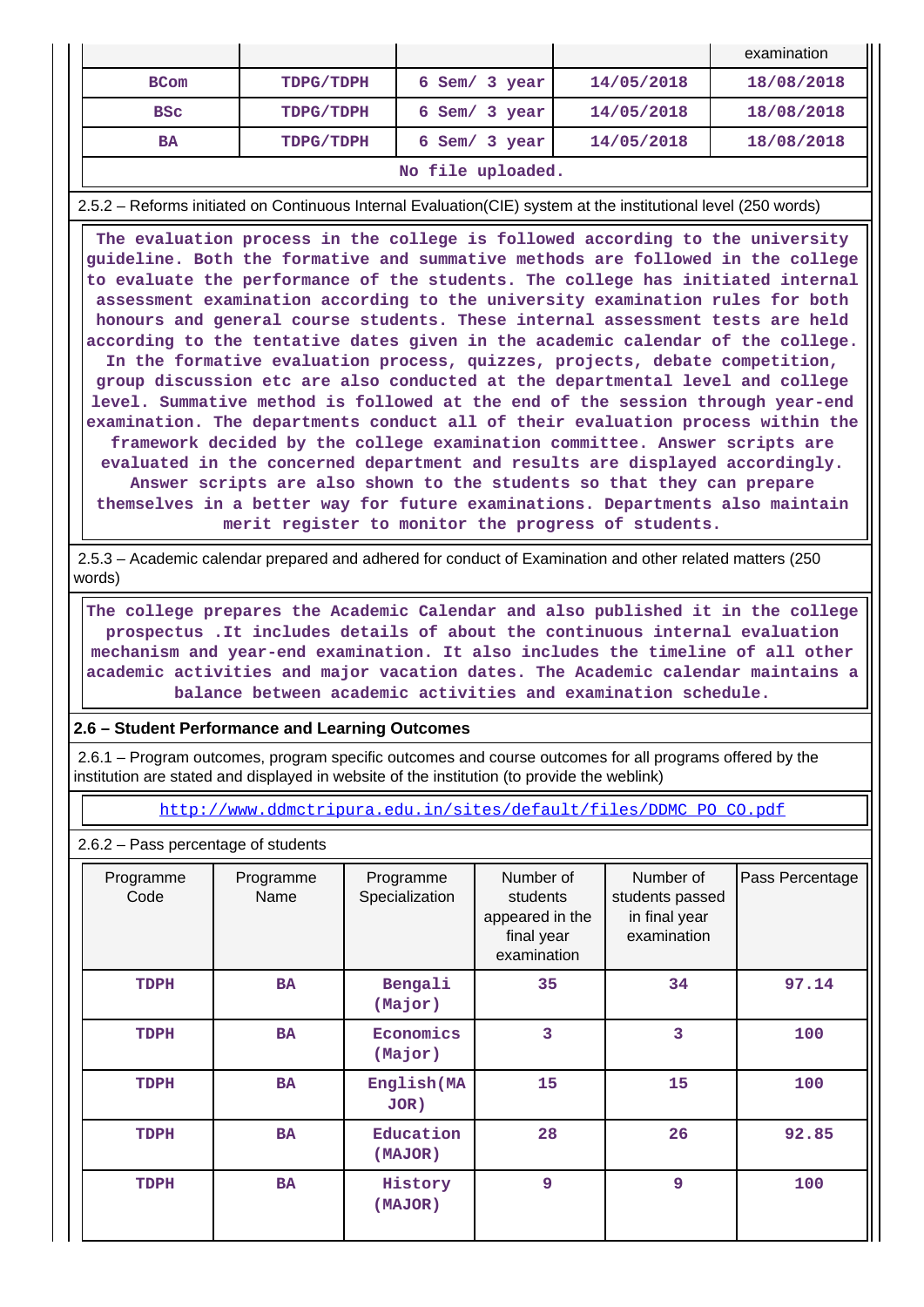| <b>TDPH</b>                                                                                            | <b>BA</b>                                                                                                                                                                 |                   | Philosophy<br>(MAJOR)           | 5                       |               | $\overline{2}$            |  | 40                                 |
|--------------------------------------------------------------------------------------------------------|---------------------------------------------------------------------------------------------------------------------------------------------------------------------------|-------------------|---------------------------------|-------------------------|---------------|---------------------------|--|------------------------------------|
| TDPH                                                                                                   | <b>BA</b>                                                                                                                                                                 |                   | Political<br>Science<br>(MAJOR) | 26                      |               | 26                        |  | 100                                |
| TDPH                                                                                                   | 13<br>Sanskrit(M<br><b>BA</b><br>AJOR)                                                                                                                                    |                   |                                 | $\overline{9}$          |               | 69.23                     |  |                                    |
| <b>TDPH</b>                                                                                            | <b>BSC</b>                                                                                                                                                                |                   | B.Sc.<br>Physics<br>(MAJOR)     | 8                       |               | 8                         |  | 100                                |
| TDPH                                                                                                   | <b>BSC</b>                                                                                                                                                                |                   | B.Sc.<br>Chemistry<br>(MAJOR)   | 1                       |               | 1                         |  | 100                                |
|                                                                                                        |                                                                                                                                                                           |                   |                                 | View File               |               |                           |  |                                    |
| 2.7 - Student Satisfaction Survey                                                                      |                                                                                                                                                                           |                   |                                 |                         |               |                           |  |                                    |
|                                                                                                        | 2.7.1 - Student Satisfaction Survey (SSS) on overall institutional performance (Institution may design the<br>questionnaire) (results and details be provided as weblink) |                   |                                 |                         |               |                           |  |                                    |
|                                                                                                        |                                                                                                                                                                           |                   |                                 | <b>NA</b>               |               |                           |  |                                    |
|                                                                                                        | <b>CRITERION III - RESEARCH, INNOVATIONS AND EXTENSION</b>                                                                                                                |                   |                                 |                         |               |                           |  |                                    |
| 3.1 - Resource Mobilization for Research                                                               |                                                                                                                                                                           |                   |                                 |                         |               |                           |  |                                    |
| 3.1.1 - Research funds sanctioned and received from various agencies, industry and other organisations |                                                                                                                                                                           |                   |                                 |                         |               |                           |  |                                    |
| Nature of the Project<br>Duration                                                                      |                                                                                                                                                                           |                   | Name of the funding<br>agency   |                         |               | Total grant<br>sanctioned |  | Amount received<br>during the year |
| <b>Nill</b>                                                                                            | 0                                                                                                                                                                         |                   |                                 | <b>NA</b>               |               | 0                         |  | $\mathbf 0$                        |
|                                                                                                        |                                                                                                                                                                           |                   |                                 | No file uploaded.       |               |                           |  |                                    |
| 3.2 - Innovation Ecosystem                                                                             |                                                                                                                                                                           |                   |                                 |                         |               |                           |  |                                    |
| practices during the year                                                                              | 3.2.1 - Workshops/Seminars Conducted on Intellectual Property Rights (IPR) and Industry-Academia Innovative                                                               |                   |                                 |                         |               |                           |  |                                    |
| Title of workshop/seminar                                                                              |                                                                                                                                                                           | Name of the Dept. |                                 |                         | Date          |                           |  |                                    |
| <b>NIL</b>                                                                                             |                                                                                                                                                                           |                   | <b>NA</b>                       |                         |               |                           |  |                                    |
|                                                                                                        | 3.2.2 - Awards for Innovation won by Institution/Teachers/Research scholars/Students during the year                                                                      |                   |                                 |                         |               |                           |  |                                    |
| Title of the innovation                                                                                | Name of Awardee                                                                                                                                                           |                   | Awarding Agency                 |                         |               | Date of award             |  | Category                           |
| <b>NIL</b>                                                                                             | <b>NA</b>                                                                                                                                                                 |                   |                                 | <b>NA</b>               |               | Nill                      |  | <b>NA</b>                          |
|                                                                                                        |                                                                                                                                                                           |                   | No file uploaded.               |                         |               |                           |  |                                    |
|                                                                                                        | 3.2.3 - No. of Incubation centre created, start-ups incubated on campus during the year                                                                                   |                   |                                 |                         |               |                           |  |                                    |
| Incubation<br>Center                                                                                   | Name                                                                                                                                                                      |                   | Sponsered By                    | Name of the<br>Start-up |               | Nature of Start-<br>up    |  | Date of<br>Commencement            |
| <b>NIL</b>                                                                                             | <b>NA</b>                                                                                                                                                                 |                   | <b>NA</b>                       | <b>NA</b>               |               | NA                        |  | <b>Nill</b>                        |
|                                                                                                        |                                                                                                                                                                           |                   |                                 | No file uploaded.       |               |                           |  |                                    |
|                                                                                                        | 3.3 - Research Publications and Awards                                                                                                                                    |                   |                                 |                         |               |                           |  |                                    |
|                                                                                                        | 3.3.1 - Incentive to the teachers who receive recognition/awards                                                                                                          |                   |                                 |                         |               |                           |  |                                    |
| <b>State</b>                                                                                           |                                                                                                                                                                           | National          |                                 |                         | International |                           |  |                                    |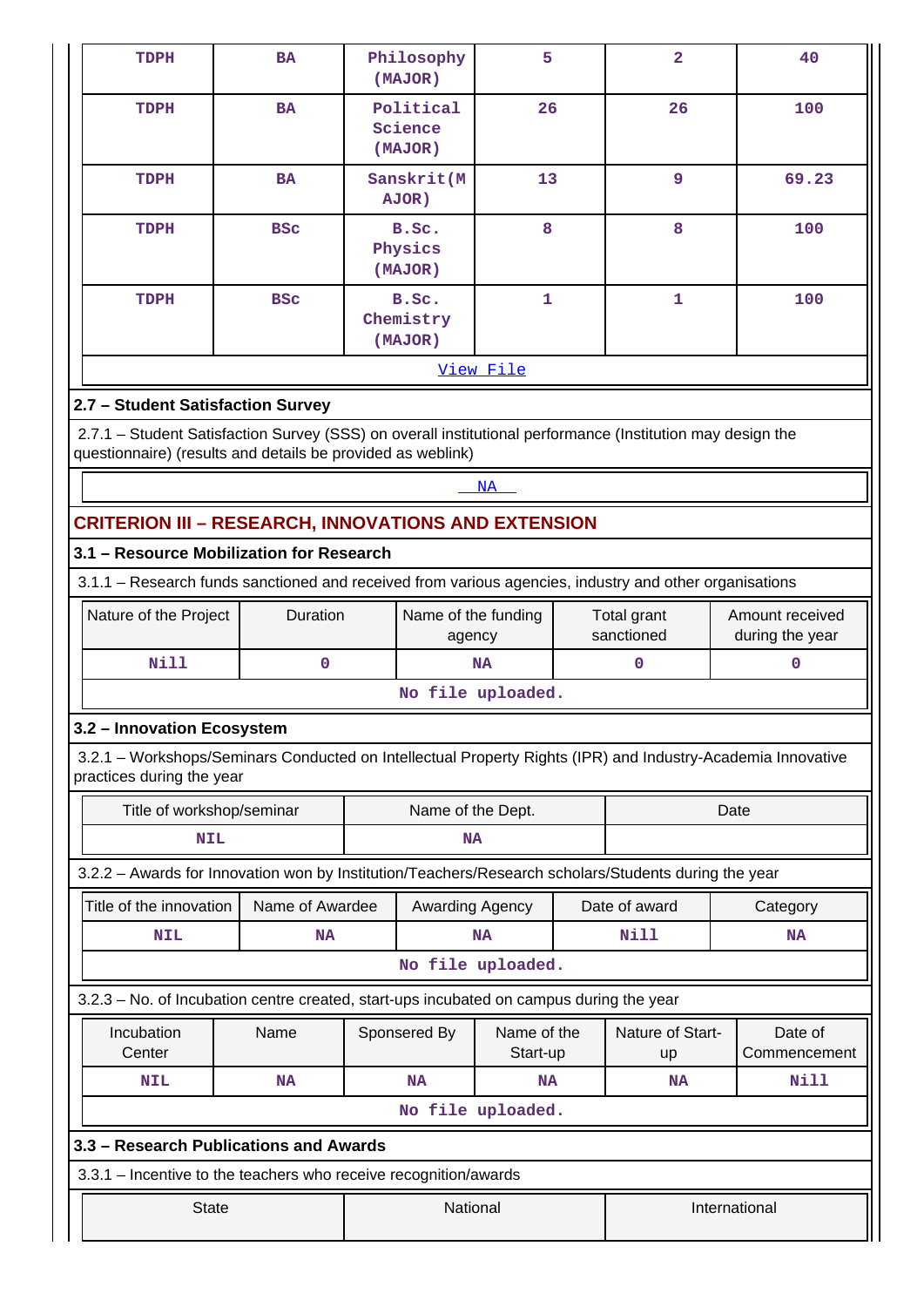|                                                                                                                                                                                                                    | 0                                                                                                                                                                     |                        | 0<br>0           |                        |                        |                       |                                                                    |                                                      |                                                      |                                                                    |
|--------------------------------------------------------------------------------------------------------------------------------------------------------------------------------------------------------------------|-----------------------------------------------------------------------------------------------------------------------------------------------------------------------|------------------------|------------------|------------------------|------------------------|-----------------------|--------------------------------------------------------------------|------------------------------------------------------|------------------------------------------------------|--------------------------------------------------------------------|
| 3.3.2 - Ph. Ds awarded during the year (applicable for PG College, Research Center)                                                                                                                                |                                                                                                                                                                       |                        |                  |                        |                        |                       |                                                                    |                                                      |                                                      |                                                                    |
|                                                                                                                                                                                                                    |                                                                                                                                                                       | Name of the Department |                  |                        |                        |                       |                                                                    | Number of PhD's Awarded                              |                                                      |                                                                    |
|                                                                                                                                                                                                                    |                                                                                                                                                                       | <b>NA</b>              |                  |                        |                        |                       |                                                                    | Nill                                                 |                                                      |                                                                    |
| 3.3.3 - Research Publications in the Journals notified on UGC website during the year                                                                                                                              |                                                                                                                                                                       |                        |                  |                        |                        |                       |                                                                    |                                                      |                                                      |                                                                    |
| <b>Type</b>                                                                                                                                                                                                        |                                                                                                                                                                       |                        | Department       |                        |                        | Number of Publication |                                                                    |                                                      | Average Impact Factor (if<br>any)                    |                                                                    |
| International                                                                                                                                                                                                      |                                                                                                                                                                       |                        | Chemistry        |                        |                        | 1                     |                                                                    |                                                      |                                                      | Nill                                                               |
| International                                                                                                                                                                                                      |                                                                                                                                                                       |                        | Zoology          |                        |                        | 1                     |                                                                    |                                                      |                                                      | Nill                                                               |
| National                                                                                                                                                                                                           |                                                                                                                                                                       |                        | English          |                        |                        | 1                     |                                                                    |                                                      |                                                      | Nill                                                               |
|                                                                                                                                                                                                                    |                                                                                                                                                                       |                        |                  |                        | No file uploaded.      |                       |                                                                    |                                                      |                                                      |                                                                    |
| 3.3.4 - Books and Chapters in edited Volumes / Books published, and papers in National/International Conference<br>Proceedings per Teacher during the year                                                         |                                                                                                                                                                       |                        |                  |                        |                        |                       |                                                                    |                                                      |                                                      |                                                                    |
|                                                                                                                                                                                                                    |                                                                                                                                                                       | Department             |                  |                        |                        |                       |                                                                    | Number of Publication                                |                                                      |                                                                    |
|                                                                                                                                                                                                                    |                                                                                                                                                                       | <b>NIL</b>             |                  |                        |                        |                       |                                                                    | Nill                                                 |                                                      |                                                                    |
|                                                                                                                                                                                                                    |                                                                                                                                                                       |                        |                  |                        | No file uploaded.      |                       |                                                                    |                                                      |                                                      |                                                                    |
|                                                                                                                                                                                                                    | 3.3.5 - Bibliometrics of the publications during the last Academic year based on average citation index in Scopus/<br>Web of Science or PubMed/ Indian Citation Index |                        |                  |                        |                        |                       |                                                                    |                                                      |                                                      |                                                                    |
| Title of the<br>Paper                                                                                                                                                                                              | Title of journal<br>Name of<br>Author                                                                                                                                 |                        |                  | Year of<br>publication | <b>Citation Index</b>  |                       | Institutional<br>affiliation as<br>mentioned in<br>the publication |                                                      | Number of<br>citations<br>excluding self<br>citation |                                                                    |
| <b>NIL</b>                                                                                                                                                                                                         |                                                                                                                                                                       | <b>NA</b>              | <b>NA</b>        |                        | 2017                   | 0                     |                                                                    | $\mathbf 0$                                          |                                                      | Nill                                                               |
|                                                                                                                                                                                                                    |                                                                                                                                                                       |                        |                  |                        | No file uploaded.      |                       |                                                                    |                                                      |                                                      |                                                                    |
| 3.3.6 – h-Index of the Institutional Publications during the year. (based on Scopus/ Web of science)                                                                                                               |                                                                                                                                                                       |                        |                  |                        |                        |                       |                                                                    |                                                      |                                                      |                                                                    |
| Title of the<br>Paper                                                                                                                                                                                              |                                                                                                                                                                       | Name of<br>Author      | Title of journal |                        | Year of<br>publication | h-index               |                                                                    | Number of<br>citations<br>excluding self<br>citation |                                                      | Institutional<br>affiliation as<br>mentioned in<br>the publication |
| Nil                                                                                                                                                                                                                |                                                                                                                                                                       | Nil                    | <b>Nil</b>       |                        | 2017                   | <b>Nill</b>           |                                                                    | Nill                                                 |                                                      | $\mathbf{0}$                                                       |
|                                                                                                                                                                                                                    |                                                                                                                                                                       |                        |                  |                        | No file uploaded.      |                       |                                                                    |                                                      |                                                      |                                                                    |
| 3.3.7 - Faculty participation in Seminars/Conferences and Symposia during the year:                                                                                                                                |                                                                                                                                                                       |                        |                  |                        |                        |                       |                                                                    |                                                      |                                                      |                                                                    |
| Number of Faculty                                                                                                                                                                                                  |                                                                                                                                                                       |                        | International    |                        | National               |                       | <b>State</b>                                                       |                                                      |                                                      | Local                                                              |
| Presented<br>papers                                                                                                                                                                                                |                                                                                                                                                                       |                        | 6                |                        | 3                      |                       | <b>Nill</b>                                                        |                                                      |                                                      | <b>Nill</b>                                                        |
| Attended/Semi<br>nars/Workshops                                                                                                                                                                                    |                                                                                                                                                                       |                        | 1                |                        | <b>Nill</b>            |                       | Nill                                                               |                                                      |                                                      | Nill                                                               |
| Resource<br>persons                                                                                                                                                                                                |                                                                                                                                                                       |                        | <b>Nill</b>      |                        | <b>Nill</b>            |                       | Nill                                                               |                                                      |                                                      | 1                                                                  |
|                                                                                                                                                                                                                    |                                                                                                                                                                       |                        |                  |                        | No file uploaded.      |                       |                                                                    |                                                      |                                                      |                                                                    |
| 3.4 - Extension Activities                                                                                                                                                                                         |                                                                                                                                                                       |                        |                  |                        |                        |                       |                                                                    |                                                      |                                                      |                                                                    |
| 3.4.1 - Number of extension and outreach programmes conducted in collaboration with industry, community and<br>Non- Government Organisations through NSS/NCC/Red cross/Youth Red Cross (YRC) etc., during the year |                                                                                                                                                                       |                        |                  |                        |                        |                       |                                                                    |                                                      |                                                      |                                                                    |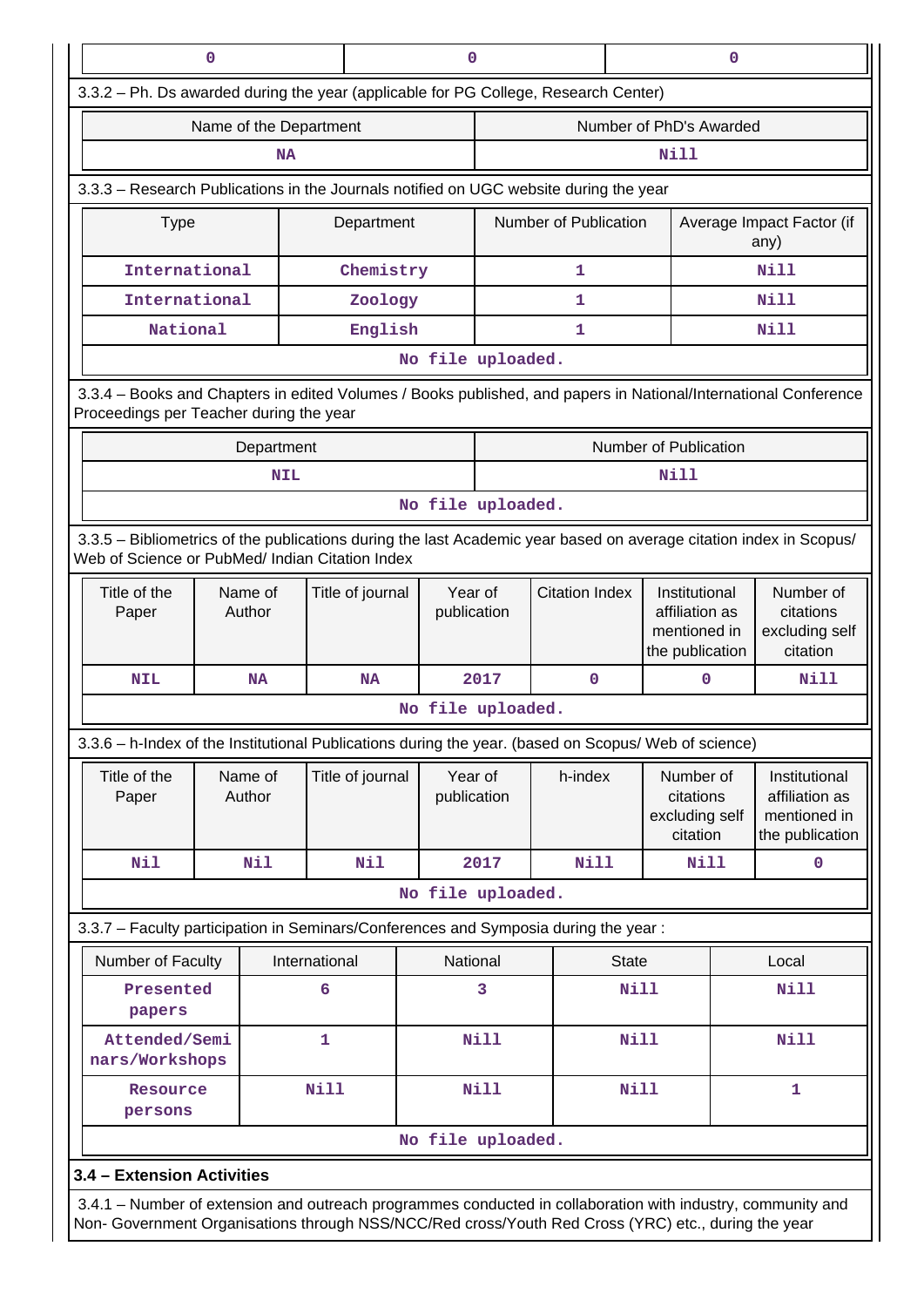| Title of the activities                                                                                                                                                                                        | Organising unit/agency/<br>collaborating agency |                                              | Number of teachers<br>participated in such<br>activities |                                                         |                                         | Number of students<br>participated in such<br>activities |                                                         |      |                                        |
|----------------------------------------------------------------------------------------------------------------------------------------------------------------------------------------------------------------|-------------------------------------------------|----------------------------------------------|----------------------------------------------------------|---------------------------------------------------------|-----------------------------------------|----------------------------------------------------------|---------------------------------------------------------|------|----------------------------------------|
| Fruits<br>distribution among<br>patient of Khowai<br>district hospital                                                                                                                                         |                                                 | <b>NSS</b>                                   |                                                          | 5                                                       |                                         |                                                          | 120                                                     |      |                                        |
| Special camp                                                                                                                                                                                                   |                                                 | <b>NSS</b>                                   |                                                          |                                                         | 5                                       |                                                          |                                                         |      | 60                                     |
| Regular Activity                                                                                                                                                                                               |                                                 |                                              | <b>NSS</b>                                               |                                                         | 5                                       |                                                          |                                                         | 120  |                                        |
|                                                                                                                                                                                                                |                                                 |                                              |                                                          | No file uploaded.                                       |                                         |                                                          |                                                         |      |                                        |
| 3.4.2 - Awards and recognition received for extension activities from Government and other recognized bodies<br>during the year                                                                                |                                                 |                                              |                                                          |                                                         |                                         |                                                          |                                                         |      |                                        |
| Name of the activity                                                                                                                                                                                           |                                                 |                                              | Award/Recognition                                        |                                                         |                                         | <b>Awarding Bodies</b>                                   |                                                         |      | Number of students<br><b>Benefited</b> |
| <b>NIL</b>                                                                                                                                                                                                     |                                                 |                                              | <b>NA</b>                                                |                                                         |                                         | <b>NA</b>                                                |                                                         |      | <b>Nill</b>                            |
|                                                                                                                                                                                                                |                                                 |                                              |                                                          | No file uploaded.                                       |                                         |                                                          |                                                         |      |                                        |
| 3.4.3 - Students participating in extension activities with Government Organisations, Non-Government<br>Organisations and programmes such as Swachh Bharat, Aids Awareness, Gender Issue, etc. during the year |                                                 |                                              |                                                          |                                                         |                                         |                                                          |                                                         |      |                                        |
| Name of the scheme<br>Organising unit/Agen<br>cy/collaborating<br>agency                                                                                                                                       |                                                 | Name of the activity                         |                                                          | Number of teachers<br>participated in such<br>activites |                                         |                                                          | Number of students<br>participated in such<br>activites |      |                                        |
| <b>Awareness</b><br>program on<br>civil rights<br>act 1995                                                                                                                                                     |                                                 | <b>State</b><br>welfare, Govt.<br>of Tripura |                                                          |                                                         | Relevant<br>cultural<br>program, poster |                                                          | 5                                                       |      | 169                                    |
| Swach Bharat<br>Abhiyan                                                                                                                                                                                        |                                                 | <b>NSS</b>                                   |                                                          | cleaning of<br>adopted village                          |                                         |                                                          | 5                                                       |      | 100                                    |
|                                                                                                                                                                                                                |                                                 |                                              |                                                          | No file uploaded.                                       |                                         |                                                          |                                                         |      |                                        |
| 3.5 - Collaborations                                                                                                                                                                                           |                                                 |                                              |                                                          |                                                         |                                         |                                                          |                                                         |      |                                        |
| 3.5.1 – Number of Collaborative activities for research, faculty exchange, student exchange during the year                                                                                                    |                                                 |                                              |                                                          |                                                         |                                         |                                                          |                                                         |      |                                        |
| Nature of activity                                                                                                                                                                                             |                                                 |                                              | Participant                                              |                                                         | Source of financial support             |                                                          |                                                         |      | Duration                               |
| <b>NIL</b>                                                                                                                                                                                                     |                                                 |                                              | 0                                                        |                                                         |                                         | 0                                                        |                                                         |      | 0                                      |
|                                                                                                                                                                                                                |                                                 |                                              |                                                          | No file uploaded.                                       |                                         |                                                          |                                                         |      |                                        |
| 3.5.2 - Linkages with institutions/industries for internship, on-the- job training, project work, sharing of research<br>facilities etc. during the year                                                       |                                                 |                                              |                                                          |                                                         |                                         |                                                          |                                                         |      |                                        |
| Nature of linkage<br>Title of the<br>Name of the<br>linkage<br>partnering<br>institution/<br>industry<br>/research lab<br>with contact<br>details                                                              |                                                 |                                              | <b>Duration From</b>                                     |                                                         | <b>Duration To</b>                      |                                                          | Participant                                             |      |                                        |
| <b>NIL</b>                                                                                                                                                                                                     |                                                 | <b>NA</b>                                    |                                                          | <b>NA</b>                                               | <b>Nill</b>                             |                                                          |                                                         | Nill | $\mathbf 0$                            |
| No file uploaded.                                                                                                                                                                                              |                                                 |                                              |                                                          |                                                         |                                         |                                                          |                                                         |      |                                        |
| 3.5.3 - MoUs signed with institutions of national, international importance, other universities, industries, corporate<br>houses etc. during the year                                                          |                                                 |                                              |                                                          |                                                         |                                         |                                                          |                                                         |      |                                        |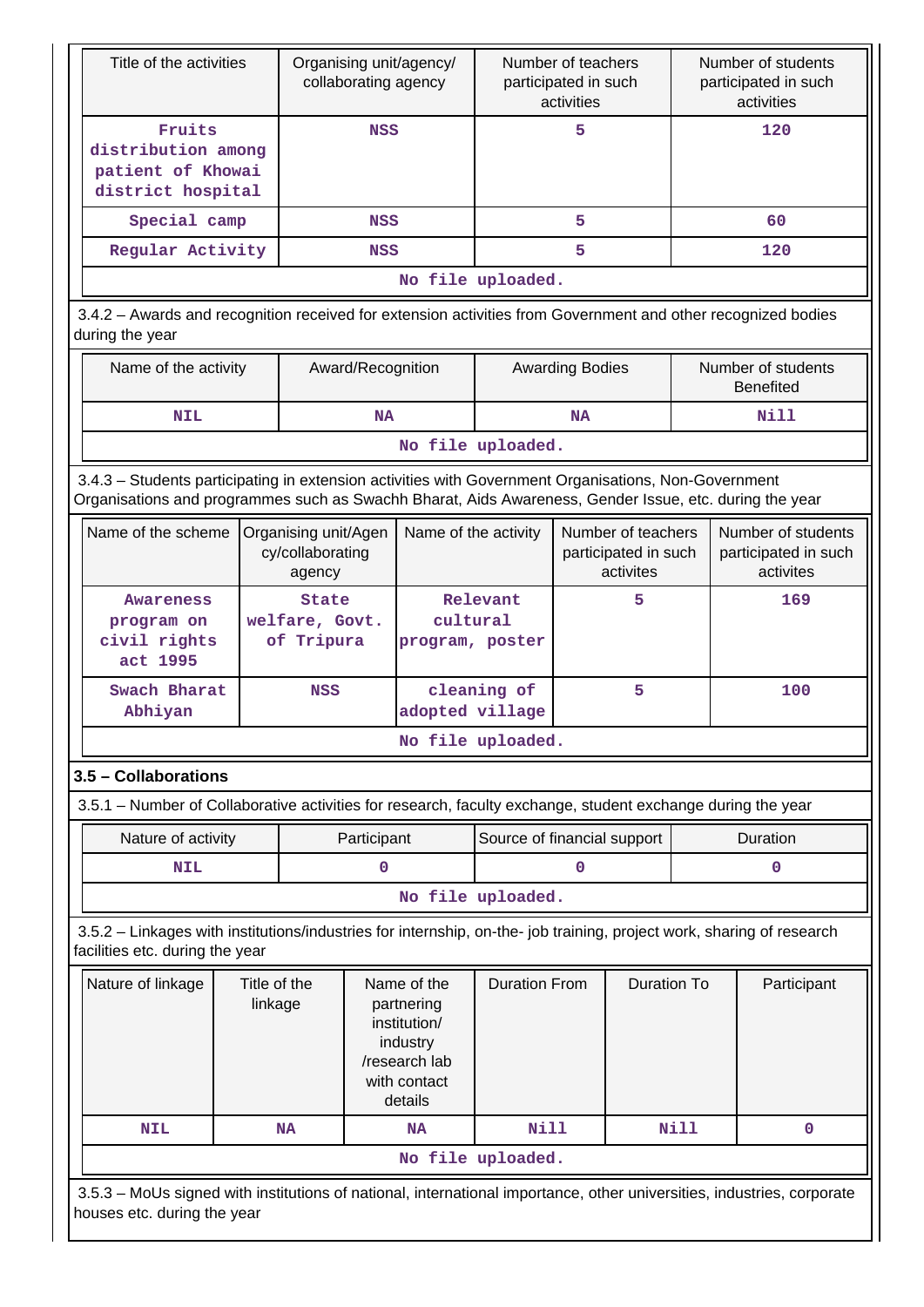| Organisation                             |                            |                   |             | Date of MoU signed                               |                                                                              |                     | Purpose/Activities                                                                                                                                                                                             |                 | Number of<br>students/teachers<br>participated under MoUs |                                                   |             |                         |
|------------------------------------------|----------------------------|-------------------|-------------|--------------------------------------------------|------------------------------------------------------------------------------|---------------------|----------------------------------------------------------------------------------------------------------------------------------------------------------------------------------------------------------------|-----------------|-----------------------------------------------------------|---------------------------------------------------|-------------|-------------------------|
|                                          | <b>NIL</b>                 |                   |             | <b>Nill</b>                                      |                                                                              |                     | <b>NA</b>                                                                                                                                                                                                      |                 |                                                           |                                                   | <b>Nill</b> |                         |
|                                          |                            |                   |             |                                                  | No file uploaded.                                                            |                     |                                                                                                                                                                                                                |                 |                                                           |                                                   |             |                         |
|                                          |                            |                   |             |                                                  |                                                                              |                     | <b>CRITERION IV – INFRASTRUCTURE AND LEARNING RESOURCES</b>                                                                                                                                                    |                 |                                                           |                                                   |             |                         |
| 4.1 - Physical Facilities                |                            |                   |             |                                                  |                                                                              |                     |                                                                                                                                                                                                                |                 |                                                           |                                                   |             |                         |
|                                          |                            |                   |             |                                                  |                                                                              |                     | 4.1.1 - Budget allocation, excluding salary for infrastructure augmentation during the year                                                                                                                    |                 |                                                           |                                                   |             |                         |
|                                          |                            |                   |             | Budget allocated for infrastructure augmentation |                                                                              |                     | Budget utilized for infrastructure development                                                                                                                                                                 |                 |                                                           |                                                   |             |                         |
|                                          |                            |                   | 0.74        |                                                  |                                                                              |                     |                                                                                                                                                                                                                |                 | 0                                                         |                                                   |             |                         |
|                                          |                            |                   |             |                                                  | 4.1.2 - Details of augmentation in infrastructure facilities during the year |                     |                                                                                                                                                                                                                |                 |                                                           |                                                   |             |                         |
|                                          |                            | <b>Facilities</b> |             |                                                  |                                                                              |                     | <b>Existing or Newly Added</b>                                                                                                                                                                                 |                 |                                                           |                                                   |             |                         |
|                                          |                            |                   | Campus Area |                                                  |                                                                              |                     |                                                                                                                                                                                                                |                 | Existing                                                  |                                                   |             |                         |
|                                          |                            |                   |             |                                                  | No file uploaded.                                                            |                     |                                                                                                                                                                                                                |                 |                                                           |                                                   |             |                         |
| 4.2 - Library as a Learning Resource     |                            |                   |             |                                                  |                                                                              |                     |                                                                                                                                                                                                                |                 |                                                           |                                                   |             |                         |
|                                          |                            |                   |             |                                                  | 4.2.1 - Library is automated {Integrated Library Management System (ILMS)}   |                     |                                                                                                                                                                                                                |                 |                                                           |                                                   |             |                         |
| Name of the ILMS<br>software             |                            |                   |             | Nature of automation (fully<br>or patially)      |                                                                              | Version             |                                                                                                                                                                                                                |                 | Year of automation                                        |                                                   |             |                         |
| <b>NIL</b>                               |                            |                   |             | Nill                                             |                                                                              |                     | <b>NA</b>                                                                                                                                                                                                      |                 |                                                           |                                                   | 2021        |                         |
| 4.2.2 - Library Services                 |                            |                   |             |                                                  |                                                                              |                     |                                                                                                                                                                                                                |                 |                                                           |                                                   |             |                         |
| Library<br>Service Type                  |                            |                   | Existing    |                                                  | Newly Added                                                                  |                     |                                                                                                                                                                                                                |                 |                                                           | Total                                             |             |                         |
| Text<br><b>Books</b>                     |                            | 30703             |             | <b>Nill</b>                                      |                                                                              | Nill<br>Nill        |                                                                                                                                                                                                                |                 | 30703                                                     |                                                   |             | Nill                    |
| Reference<br><b>Books</b>                |                            | 9173              |             | Nill                                             |                                                                              | 61<br><b>Nill</b>   |                                                                                                                                                                                                                |                 | 9234                                                      |                                                   |             | <b>Nill</b>             |
| Journals                                 |                            | 42                |             | <b>Nill</b>                                      |                                                                              | Nill                | Nill                                                                                                                                                                                                           |                 | 42                                                        |                                                   |             | Nill                    |
|                                          |                            |                   |             |                                                  | No file uploaded.                                                            |                     |                                                                                                                                                                                                                |                 |                                                           |                                                   |             |                         |
| (Learning Management System (LMS) etc    |                            |                   |             |                                                  |                                                                              |                     | 4.2.3 - E-content developed by teachers such as: e-PG- Pathshala, CEC (under e-PG- Pathshala CEC (Under<br>Graduate) SWAYAM other MOOCs platform NPTEL/NMEICT/any other Government initiatives & institutional |                 |                                                           |                                                   |             |                         |
|                                          | Name of the Teacher        |                   |             | Name of the Module                               |                                                                              |                     | Platform on which module<br>is developed                                                                                                                                                                       |                 |                                                           | Date of launching e-<br>content                   |             |                         |
| <b>NIL</b>                               |                            |                   | <b>NA</b>   |                                                  |                                                                              | <b>NA</b>           |                                                                                                                                                                                                                |                 |                                                           | Nill                                              |             |                         |
|                                          |                            |                   |             |                                                  | No file uploaded.                                                            |                     |                                                                                                                                                                                                                |                 |                                                           |                                                   |             |                         |
| 4.3 - IT Infrastructure                  |                            |                   |             |                                                  |                                                                              |                     |                                                                                                                                                                                                                |                 |                                                           |                                                   |             |                         |
| 4.3.1 - Technology Upgradation (overall) |                            |                   |             |                                                  |                                                                              |                     |                                                                                                                                                                                                                |                 |                                                           |                                                   |             |                         |
| Type                                     | <b>Total Co</b><br>mputers | Computer<br>Lab   |             | Internet                                         | <b>Browsing</b><br>centers                                                   | Computer<br>Centers | Office                                                                                                                                                                                                         | Departme<br>nts |                                                           | Available<br><b>Bandwidt</b><br>h (MBPS/<br>GBPS) |             | <b>Others</b>           |
| Existin                                  | 43                         | 22                |             | 43                                               | $\mathbf 0$                                                                  | $\mathbf 0$         | 3                                                                                                                                                                                                              | 16              |                                                           | $\mathbf{2}$                                      |             | $\overline{\mathbf{2}}$ |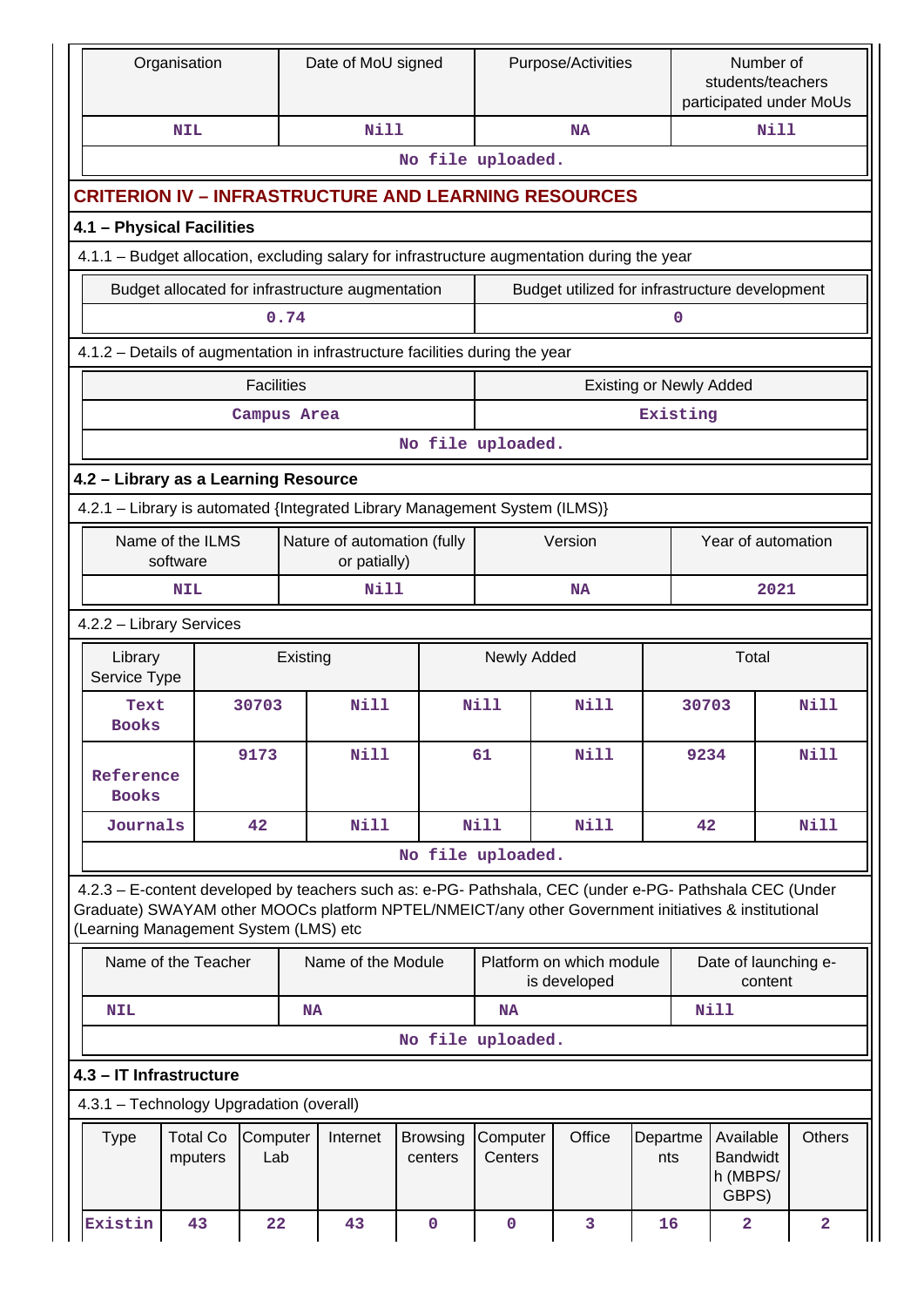| g                                                                                                                                                                                                                                                                                                                                                                                                                                                                                                                                                                                                                                                                                                                                                                                                                                                                                                                                                                                                                                                                                                                                                                                                                                                                                                                                                                                                                                                                                                                                                                                                                                                                            |                                       |            |                                                                                     |   |                                           |                    |                                                                |                                                                                                                      |              |
|------------------------------------------------------------------------------------------------------------------------------------------------------------------------------------------------------------------------------------------------------------------------------------------------------------------------------------------------------------------------------------------------------------------------------------------------------------------------------------------------------------------------------------------------------------------------------------------------------------------------------------------------------------------------------------------------------------------------------------------------------------------------------------------------------------------------------------------------------------------------------------------------------------------------------------------------------------------------------------------------------------------------------------------------------------------------------------------------------------------------------------------------------------------------------------------------------------------------------------------------------------------------------------------------------------------------------------------------------------------------------------------------------------------------------------------------------------------------------------------------------------------------------------------------------------------------------------------------------------------------------------------------------------------------------|---------------------------------------|------------|-------------------------------------------------------------------------------------|---|-------------------------------------------|--------------------|----------------------------------------------------------------|----------------------------------------------------------------------------------------------------------------------|--------------|
| Added                                                                                                                                                                                                                                                                                                                                                                                                                                                                                                                                                                                                                                                                                                                                                                                                                                                                                                                                                                                                                                                                                                                                                                                                                                                                                                                                                                                                                                                                                                                                                                                                                                                                        | 0                                     | 0          | 0                                                                                   | 0 | 0                                         | 0                  | 0                                                              | 0                                                                                                                    | 0            |
| Total                                                                                                                                                                                                                                                                                                                                                                                                                                                                                                                                                                                                                                                                                                                                                                                                                                                                                                                                                                                                                                                                                                                                                                                                                                                                                                                                                                                                                                                                                                                                                                                                                                                                        | 43                                    | 22         | 43                                                                                  | 0 | $\mathbf 0$                               | 3                  | 16                                                             | $\overline{a}$                                                                                                       | $\mathbf{2}$ |
|                                                                                                                                                                                                                                                                                                                                                                                                                                                                                                                                                                                                                                                                                                                                                                                                                                                                                                                                                                                                                                                                                                                                                                                                                                                                                                                                                                                                                                                                                                                                                                                                                                                                              |                                       |            | 4.3.2 – Bandwidth available of internet connection in the Institution (Leased line) |   |                                           |                    |                                                                |                                                                                                                      |              |
|                                                                                                                                                                                                                                                                                                                                                                                                                                                                                                                                                                                                                                                                                                                                                                                                                                                                                                                                                                                                                                                                                                                                                                                                                                                                                                                                                                                                                                                                                                                                                                                                                                                                              |                                       |            |                                                                                     |   | 2 MBPS/ GBPS                              |                    |                                                                |                                                                                                                      |              |
| 4.3.3 - Facility for e-content                                                                                                                                                                                                                                                                                                                                                                                                                                                                                                                                                                                                                                                                                                                                                                                                                                                                                                                                                                                                                                                                                                                                                                                                                                                                                                                                                                                                                                                                                                                                                                                                                                               |                                       |            |                                                                                     |   |                                           |                    |                                                                |                                                                                                                      |              |
|                                                                                                                                                                                                                                                                                                                                                                                                                                                                                                                                                                                                                                                                                                                                                                                                                                                                                                                                                                                                                                                                                                                                                                                                                                                                                                                                                                                                                                                                                                                                                                                                                                                                              |                                       |            | Name of the e-content development facility                                          |   |                                           |                    | recording facility                                             | Provide the link of the videos and media centre and                                                                  |              |
|                                                                                                                                                                                                                                                                                                                                                                                                                                                                                                                                                                                                                                                                                                                                                                                                                                                                                                                                                                                                                                                                                                                                                                                                                                                                                                                                                                                                                                                                                                                                                                                                                                                                              |                                       | <b>NIL</b> |                                                                                     |   |                                           |                    | NA                                                             |                                                                                                                      |              |
|                                                                                                                                                                                                                                                                                                                                                                                                                                                                                                                                                                                                                                                                                                                                                                                                                                                                                                                                                                                                                                                                                                                                                                                                                                                                                                                                                                                                                                                                                                                                                                                                                                                                              |                                       |            | 4.4 - Maintenance of Campus Infrastructure                                          |   |                                           |                    |                                                                |                                                                                                                      |              |
| component, during the year                                                                                                                                                                                                                                                                                                                                                                                                                                                                                                                                                                                                                                                                                                                                                                                                                                                                                                                                                                                                                                                                                                                                                                                                                                                                                                                                                                                                                                                                                                                                                                                                                                                   |                                       |            |                                                                                     |   |                                           |                    |                                                                | 4.4.1 – Expenditure incurred on maintenance of physical facilities and academic support facilities, excluding salary |              |
| Expenditure incurred on<br>Assigned Budget on<br>academic facilities<br>maintenance of academic<br>facilities                                                                                                                                                                                                                                                                                                                                                                                                                                                                                                                                                                                                                                                                                                                                                                                                                                                                                                                                                                                                                                                                                                                                                                                                                                                                                                                                                                                                                                                                                                                                                                |                                       |            |                                                                                     |   | Assigned budget on<br>physical facilities |                    | Expenditure incurredon<br>maintenance of physical<br>facilites |                                                                                                                      |              |
|                                                                                                                                                                                                                                                                                                                                                                                                                                                                                                                                                                                                                                                                                                                                                                                                                                                                                                                                                                                                                                                                                                                                                                                                                                                                                                                                                                                                                                                                                                                                                                                                                                                                              | 5.5                                   |            | 5.5                                                                                 |   |                                           | 0.74               |                                                                | 0                                                                                                                    |              |
| 4.4.2 – Procedures and policies for maintaining and utilizing physical, academic and support facilities - laboratory,<br>library, sports complex, computers, classrooms etc. (maximum 500 words) (information to be available in<br>institutional Website, provide link)                                                                                                                                                                                                                                                                                                                                                                                                                                                                                                                                                                                                                                                                                                                                                                                                                                                                                                                                                                                                                                                                                                                                                                                                                                                                                                                                                                                                     |                                       |            |                                                                                     |   |                                           |                    |                                                                |                                                                                                                      |              |
| Institute makes budgetary provision under different heads for maintaining and<br>utilizing the campus infrastructure facilities. Institute development committee<br>in collaboration with Fund Development Committee alongwith RUSA Committee<br>assigned funds for maintenance and repairing. The allocated funds are utilized<br>under the observation of various monitoring committees such as Purchase<br>committee, Repair and maintenance committee, Sports Committee, Library<br>committee, Lab Maintenance Committee, Students Feedback committee etc. of the<br>college. To maintain and upkeep the infrastructure Institute facilities and<br>equipments, following activities are undertaken by college:- Department wise<br>annual stock verification is done by concerned Head of the Department. Regular<br>maintenance of Computer Laboratory equipments are done by Laboratory Assistant<br>along with Laboratory. Overall development of campus is done by Development<br>Committee of the college. Regular cleaning of water tanks, proper garbage<br>disposal and maintenance of lawns is done by outsourcing. College campus<br>maintenance is monitored through regular inspection. Outsourcing is done for<br>maintenance and repairing of IT infrastructure such as computers, internet<br>facilities including Wi-Fi and broadband. Outsourcing is done for the<br>maintenance of wooden furniture, electrification, and plumbing. Regular<br>maintenance of the water cooler and water purifier is done by outsourcing<br>agent. The maintenance of the reading room and stock verification of library<br>books is done regularly by library staff. |                                       |            |                                                                                     |   |                                           |                    |                                                                |                                                                                                                      |              |
|                                                                                                                                                                                                                                                                                                                                                                                                                                                                                                                                                                                                                                                                                                                                                                                                                                                                                                                                                                                                                                                                                                                                                                                                                                                                                                                                                                                                                                                                                                                                                                                                                                                                              |                                       |            | <b>CRITERION V - STUDENT SUPPORT AND PROGRESSION</b>                                |   |                                           |                    |                                                                |                                                                                                                      |              |
| 5.1 - Student Support                                                                                                                                                                                                                                                                                                                                                                                                                                                                                                                                                                                                                                                                                                                                                                                                                                                                                                                                                                                                                                                                                                                                                                                                                                                                                                                                                                                                                                                                                                                                                                                                                                                        |                                       |            |                                                                                     |   |                                           |                    |                                                                |                                                                                                                      |              |
| 5.1.1 – Scholarships and Financial Support                                                                                                                                                                                                                                                                                                                                                                                                                                                                                                                                                                                                                                                                                                                                                                                                                                                                                                                                                                                                                                                                                                                                                                                                                                                                                                                                                                                                                                                                                                                                                                                                                                   |                                       |            |                                                                                     |   |                                           |                    |                                                                |                                                                                                                      |              |
|                                                                                                                                                                                                                                                                                                                                                                                                                                                                                                                                                                                                                                                                                                                                                                                                                                                                                                                                                                                                                                                                                                                                                                                                                                                                                                                                                                                                                                                                                                                                                                                                                                                                              |                                       |            | Name/Title of the scheme                                                            |   |                                           | Number of students |                                                                | <b>Amount in Rupees</b>                                                                                              |              |
|                                                                                                                                                                                                                                                                                                                                                                                                                                                                                                                                                                                                                                                                                                                                                                                                                                                                                                                                                                                                                                                                                                                                                                                                                                                                                                                                                                                                                                                                                                                                                                                                                                                                              | Financial Support<br>from institution |            | 0                                                                                   |   |                                           | $\Omega$           |                                                                | 0                                                                                                                    |              |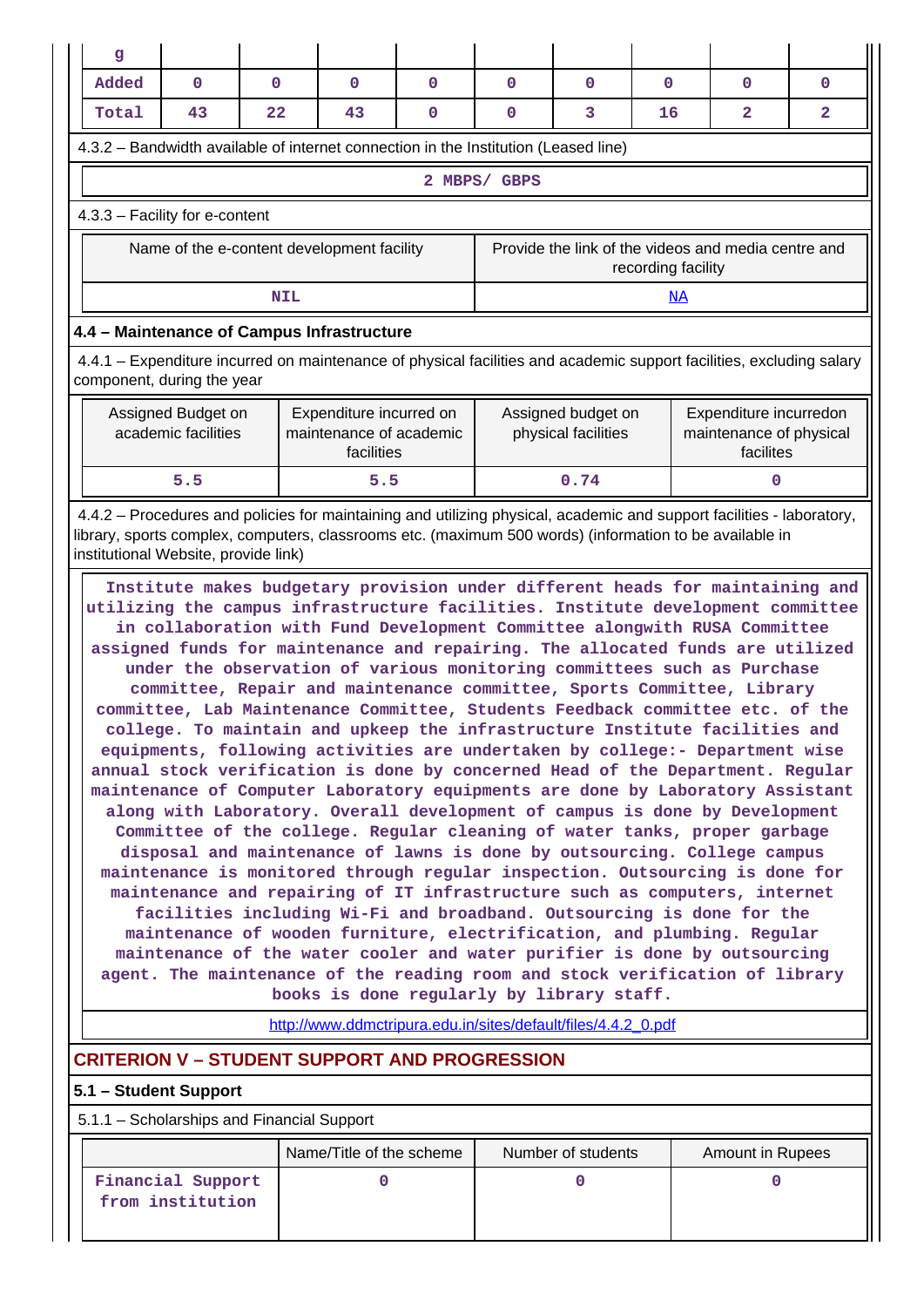| Financial Support<br>from Other Sources                                                                                                                                                                         |                                                                                                                                          |                |                                                                      |                                                                             |                                                              |                               |                                     |  |  |
|-----------------------------------------------------------------------------------------------------------------------------------------------------------------------------------------------------------------|------------------------------------------------------------------------------------------------------------------------------------------|----------------|----------------------------------------------------------------------|-----------------------------------------------------------------------------|--------------------------------------------------------------|-------------------------------|-------------------------------------|--|--|
| a) National                                                                                                                                                                                                     |                                                                                                                                          |                | Government Scheme                                                    | 1743                                                                        |                                                              |                               | 6442340                             |  |  |
| b) International                                                                                                                                                                                                |                                                                                                                                          |                | 0                                                                    | Nill                                                                        |                                                              |                               | 0                                   |  |  |
|                                                                                                                                                                                                                 |                                                                                                                                          |                |                                                                      | View File                                                                   |                                                              |                               |                                     |  |  |
| 5.1.2 - Number of capability enhancement and development schemes such as Soft skill development, Remedial<br>coaching, Language lab, Bridge courses, Yoga, Meditation, Personal Counselling and Mentoring etc., |                                                                                                                                          |                |                                                                      |                                                                             |                                                              |                               |                                     |  |  |
|                                                                                                                                                                                                                 | Name of the capability<br>Date of implemetation<br>enhancement scheme                                                                    |                |                                                                      | Number of students<br>enrolled                                              |                                                              | Agencies involved             |                                     |  |  |
| <b>NIL</b>                                                                                                                                                                                                      |                                                                                                                                          |                | <b>Nill</b>                                                          | Nill                                                                        |                                                              |                               | $\mathbf 0$                         |  |  |
|                                                                                                                                                                                                                 |                                                                                                                                          |                |                                                                      | No file uploaded.                                                           |                                                              |                               |                                     |  |  |
|                                                                                                                                                                                                                 | 5.1.3 - Students benefited by guidance for competitive examinations and career counselling offered by the<br>institution during the year |                |                                                                      |                                                                             |                                                              |                               |                                     |  |  |
| Year                                                                                                                                                                                                            | Name of the<br>scheme                                                                                                                    |                | Number of<br>benefited<br>students for<br>competitive<br>examination | Number of<br>benefited<br>students by<br>career<br>counseling<br>activities | Number of<br>students who<br>have passedin<br>the comp. exam | Number of<br>studentsp placed |                                     |  |  |
| 2017                                                                                                                                                                                                            | <b>NIL</b>                                                                                                                               |                | <b>Nill</b>                                                          | Nill                                                                        | <b>Nill</b>                                                  |                               | <b>Nill</b>                         |  |  |
| 2018                                                                                                                                                                                                            | <b>NIL</b>                                                                                                                               |                | <b>Nill</b>                                                          | <b>Nill</b>                                                                 |                                                              | Nill                          | <b>Nill</b>                         |  |  |
|                                                                                                                                                                                                                 |                                                                                                                                          |                |                                                                      | No file uploaded.                                                           |                                                              |                               |                                     |  |  |
| 5.1.4 - Institutional mechanism for transparency, timely redressal of student grievances, Prevention of sexual<br>harassment and ragging cases during the year                                                  |                                                                                                                                          |                |                                                                      |                                                                             |                                                              |                               |                                     |  |  |
| Total grievances received                                                                                                                                                                                       |                                                                                                                                          |                | Number of grievances redressed                                       |                                                                             | Avg. number of days for grievance<br>redressal               |                               |                                     |  |  |
|                                                                                                                                                                                                                 | Nill                                                                                                                                     |                |                                                                      | Nill                                                                        |                                                              |                               | Nill                                |  |  |
| 5.2 - Student Progression                                                                                                                                                                                       |                                                                                                                                          |                |                                                                      |                                                                             |                                                              |                               |                                     |  |  |
| 5.2.1 - Details of campus placement during the year                                                                                                                                                             |                                                                                                                                          |                |                                                                      |                                                                             |                                                              |                               |                                     |  |  |
|                                                                                                                                                                                                                 | On campus                                                                                                                                |                |                                                                      |                                                                             |                                                              | Off campus                    |                                     |  |  |
| Nameof<br>organizations<br>visited                                                                                                                                                                              | Number of<br>students<br>participated                                                                                                    |                | Number of<br>stduents placed                                         | Nameof<br>organizations<br>visited                                          | Number of<br>students<br>participated                        |                               | Number of<br>stduents placed        |  |  |
| <b>NA</b>                                                                                                                                                                                                       |                                                                                                                                          | Nill           | <b>Nill</b>                                                          | <b>NA</b>                                                                   |                                                              | Nill                          | <b>Nill</b>                         |  |  |
|                                                                                                                                                                                                                 |                                                                                                                                          |                |                                                                      | No file uploaded.                                                           |                                                              |                               |                                     |  |  |
| 5.2.2 - Student progression to higher education in percentage during the year                                                                                                                                   |                                                                                                                                          |                |                                                                      |                                                                             |                                                              |                               |                                     |  |  |
| Year                                                                                                                                                                                                            | Number of<br>students<br>enrolling into<br>higher education                                                                              |                | Programme<br>graduated from                                          | Depratment<br>graduated from                                                | Name of<br>institution joined                                |                               | Name of<br>programme<br>admitted to |  |  |
| <b>Nill</b>                                                                                                                                                                                                     |                                                                                                                                          | $\overline{a}$ | <b>TDPH</b>                                                          | English                                                                     |                                                              | <b>IGNOU</b>                  | Master<br>arts in<br>English.       |  |  |
| Nill                                                                                                                                                                                                            |                                                                                                                                          | $\mathbf 1$    | <b>TDPH</b>                                                          | Physics                                                                     | University                                                   | Tripura                       | M.Sc in<br>physics                  |  |  |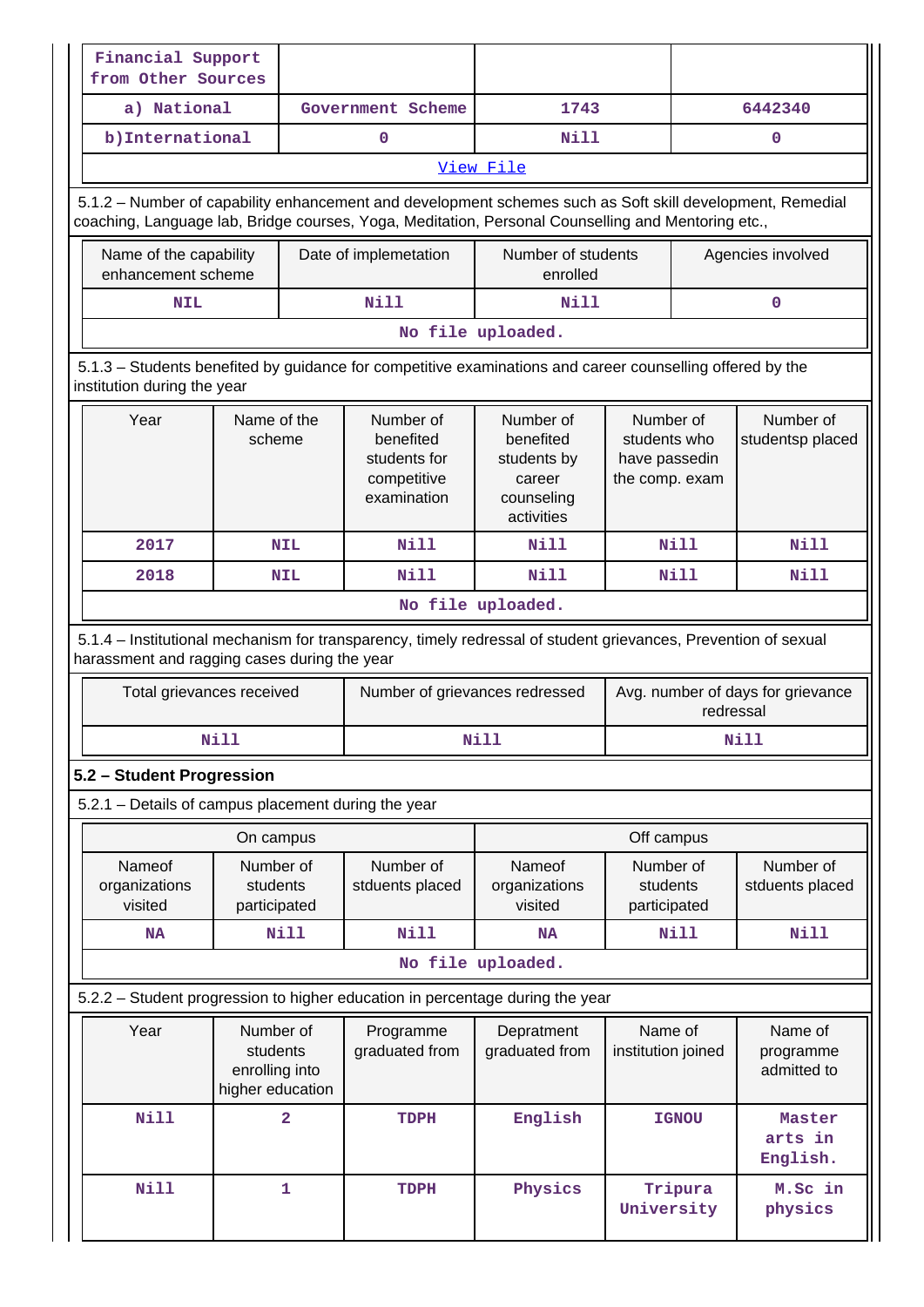| 2018                                                                                                                                                                                   | $\overline{2}$                               |                           | TDPH                              |                                 | English                                 |                                                                                                      | Tripura<br>University      | M.A in<br>English                                                                                                   |                      |                                                                                                                  |  |             |
|----------------------------------------------------------------------------------------------------------------------------------------------------------------------------------------|----------------------------------------------|---------------------------|-----------------------------------|---------------------------------|-----------------------------------------|------------------------------------------------------------------------------------------------------|----------------------------|---------------------------------------------------------------------------------------------------------------------|----------------------|------------------------------------------------------------------------------------------------------------------|--|-------------|
| 2018                                                                                                                                                                                   | 1                                            |                           | TDPH                              |                                 | Political<br>Science                    | <b>B.ED</b> college                                                                                  | Gitanjali                  | <b>B.ED</b>                                                                                                         |                      |                                                                                                                  |  |             |
| 2018                                                                                                                                                                                   | $\mathbf{1}$                                 |                           | TDPH                              |                                 | English                                 | Bengal<br>university<br>of teachers'<br>training,<br>education<br>planning and<br>administrati<br>on | The west                   | <b>B.ED</b>                                                                                                         |                      |                                                                                                                  |  |             |
| 2018                                                                                                                                                                                   | 1                                            |                           | TDPH                              |                                 |                                         |                                                                                                      |                            |                                                                                                                     | Political<br>science | The west<br>Bengal<br>university<br>of teachers'<br>training,<br>education<br>planning and<br>administrati<br>on |  | <b>B.ED</b> |
| 2018                                                                                                                                                                                   | 1                                            |                           | <b>TDPH</b>                       |                                 | Education                               |                                                                                                      | <b>ICFAI</b><br>University | M.A,<br>Education                                                                                                   |                      |                                                                                                                  |  |             |
| 2018<br>$\mathbf{1}$                                                                                                                                                                   |                                              |                           | TDPH                              |                                 | Mathematics                             | University                                                                                           | Tripura                    | M.Sc,<br>Mathematics                                                                                                |                      |                                                                                                                  |  |             |
| View File                                                                                                                                                                              |                                              |                           |                                   |                                 |                                         |                                                                                                      |                            |                                                                                                                     |                      |                                                                                                                  |  |             |
| 5.2.3 - Students qualifying in state/ national/ international level examinations during the year<br>(eg:NET/SET/SLET/GATE/GMAT/CAT/GRE/TOFEL/Civil Services/State Government Services) |                                              |                           |                                   |                                 |                                         |                                                                                                      |                            |                                                                                                                     |                      |                                                                                                                  |  |             |
|                                                                                                                                                                                        | Items                                        |                           |                                   |                                 | Number of students selected/ qualifying |                                                                                                      |                            |                                                                                                                     |                      |                                                                                                                  |  |             |
|                                                                                                                                                                                        | <b>Nill</b>                                  |                           |                                   | Nill                            |                                         |                                                                                                      |                            |                                                                                                                     |                      |                                                                                                                  |  |             |
|                                                                                                                                                                                        |                                              |                           | No file uploaded.                 |                                 |                                         |                                                                                                      |                            |                                                                                                                     |                      |                                                                                                                  |  |             |
| 5.2.4 - Sports and cultural activities / competitions organised at the institution level during the year                                                                               |                                              |                           |                                   |                                 |                                         |                                                                                                      |                            |                                                                                                                     |                      |                                                                                                                  |  |             |
|                                                                                                                                                                                        | Activity                                     |                           |                                   | Level<br>Number of Participants |                                         |                                                                                                      |                            |                                                                                                                     |                      |                                                                                                                  |  |             |
|                                                                                                                                                                                        | Annual Sports                                |                           |                                   | College                         |                                         |                                                                                                      |                            | 80                                                                                                                  |                      |                                                                                                                  |  |             |
|                                                                                                                                                                                        |                                              |                           | No file uploaded.                 |                                 |                                         |                                                                                                      |                            |                                                                                                                     |                      |                                                                                                                  |  |             |
| 5.3 - Student Participation and Activities                                                                                                                                             |                                              |                           |                                   |                                 |                                         |                                                                                                      |                            |                                                                                                                     |                      |                                                                                                                  |  |             |
| level (award for a team event should be counted as one)                                                                                                                                |                                              |                           |                                   |                                 |                                         |                                                                                                      |                            | 5.3.1 – Number of awards/medals for outstanding performance in sports/cultural activities at national/international |                      |                                                                                                                  |  |             |
| Year                                                                                                                                                                                   | Name of the<br>award/medal                   | National/<br>Internaional | Number of<br>awards for<br>Sports |                                 | Number of<br>awards for<br>Cultural     |                                                                                                      | Student ID<br>number       | Name of the<br>student                                                                                              |                      |                                                                                                                  |  |             |
| 2018                                                                                                                                                                                   | Inter<br>University<br>Cricket<br>Tournament | National                  |                                   | 1                               | Nill                                    |                                                                                                      | 17/183                     | Mampi<br>Debnath                                                                                                    |                      |                                                                                                                  |  |             |
| 2018                                                                                                                                                                                   | Inter                                        | National                  |                                   | 1                               | <b>Nill</b>                             |                                                                                                      | 17/754                     | <b>Biplob</b>                                                                                                       |                      |                                                                                                                  |  |             |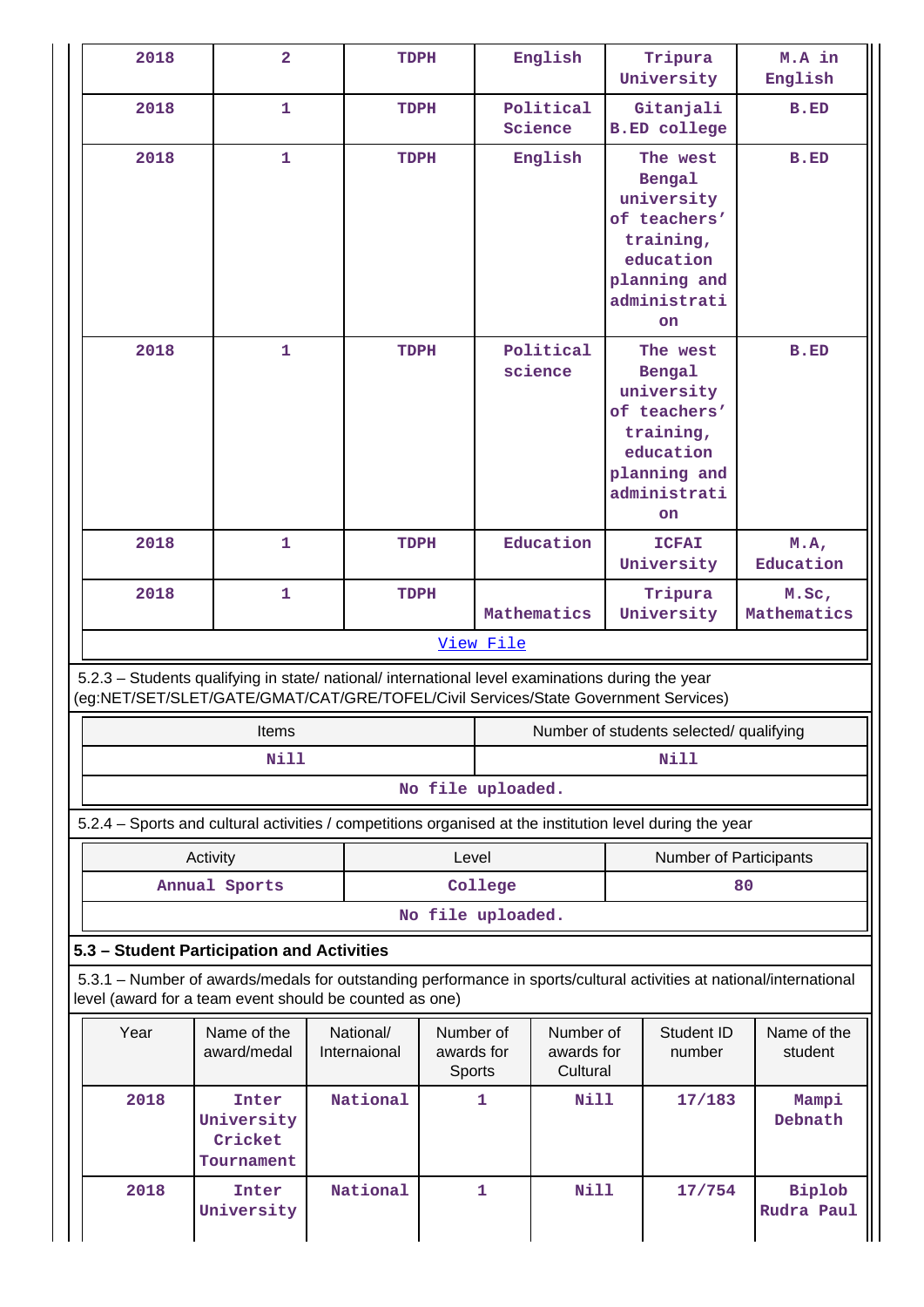**No file uploaded.**

 5.3.2 – Activity of Student Council & representation of students on academic & administrative bodies/committees of the institution (maximum 500 words)

 **The college has a well organized means of engaging the students in various administrative, co-curricular and extracurricular activities of the college. 1. Administrative Activities: • The college students take part in various administrative activities of the college. The students take part in the admission process by helping the applicants in filling up the admission forms. • The college has a well structured elected body of Students' Union Council which is held as per the guidelines of the Directorate of Higher Education, Government of Tripura. The students take part in the election process and help in successful conduction of the election of the SUC. The students, through the students' union council take part in various activities of the college. Students also participate in the administrative activities by becoming members of different communities. 2. Co-curricular and Extracurricular Activities • The college students are encourage to take part in various Co-curricular and Extracurricular activities. The college has a well established NSS cell. Several students take part as volunteers of the NSS in the college. The NSS volunteers organized NSS Week every year where several activities are taken up like cleaning drive, books distribution and food distribution to the needy of the society in and around the college. • The college students also take part in various cultural activities of the college. The students actively participates during the celebration of national festivals, Independence Day and Republic Day celebration, Freshers' Day celebration, Kokborok Day, Sarawati Puja celebration**

#### **etc.**

#### **5.4 – Alumni Engagement**

5.4.1 – Whether the institution has registered Alumni Association?

 **No**

5.4.2 – No. of enrolled Alumni:

**0**

5.4.3 – Alumni contribution during the year (in Rupees) :

**0**

5.4.4 – Meetings/activities organized by Alumni Association :

## **N/A**

## **CRITERION VI – GOVERNANCE, LEADERSHIP AND MANAGEMENT**

### **6.1 – Institutional Vision and Leadership**

 6.1.1 – Mention two practices of decentralization and participative management during the last year (maximum 500 words)

 **Directorate of Higher Education (DHE), Govt. of Tripura, delegates principal/principal i/c of the college regarding internal academic and operational decisions based on the policies of the DHE. Principal formulates the Teachers Council at the beginning of each academic session and demonstrates the working procedure in consultation with Teachers Council based on the vision, mission and goal of the college. Also various sub-committees, viz. Academic Committee, Examination Committee, Development Committee, Discipline**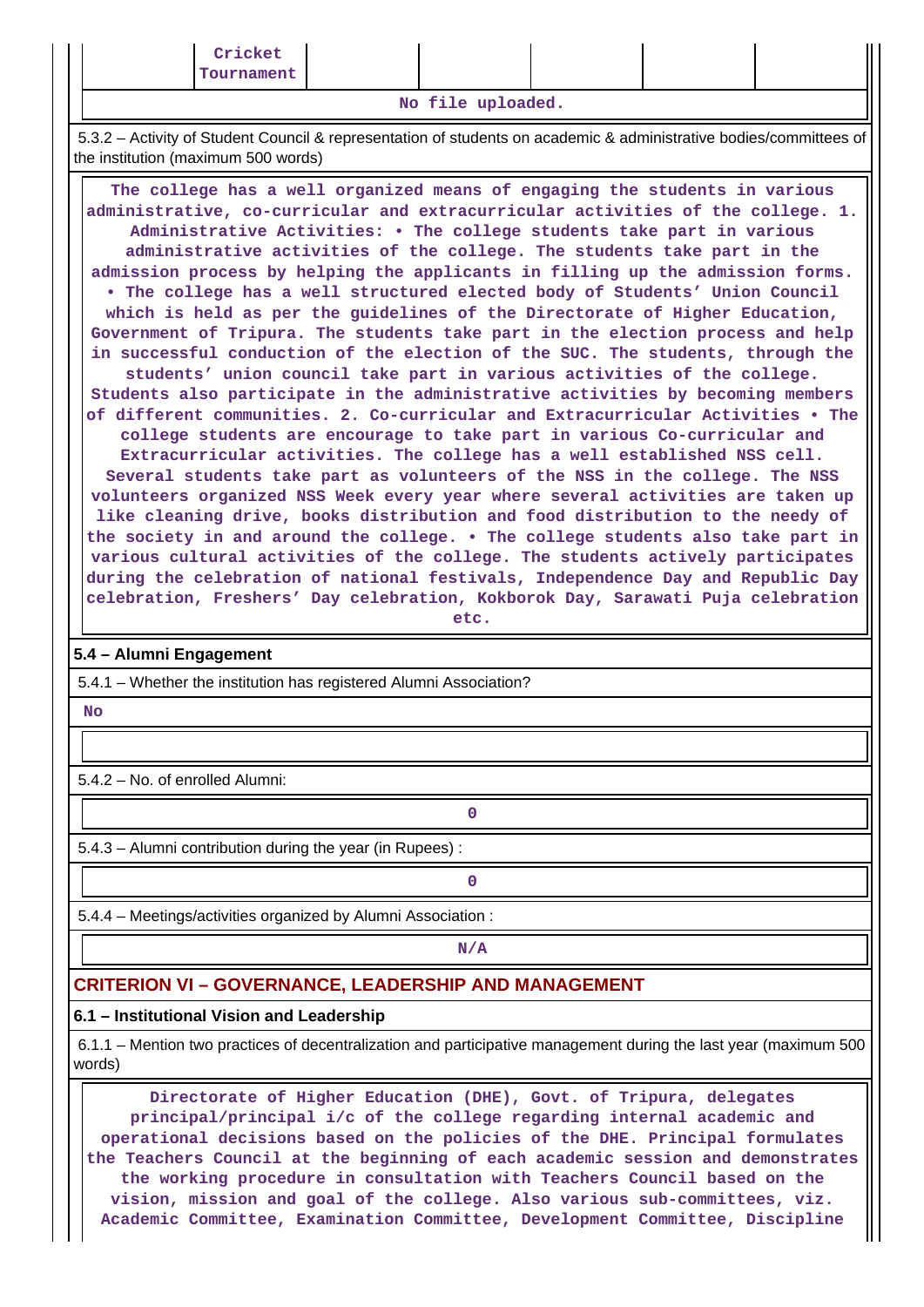**Committee, Games Sports Committee, Anti Ragging Committee, NSS cell, Magazine and Social entertainment Committee, Grievance Redress Cell, Career and Counselling Cell, Lower Purchase Committee, IQAC cell, RUSA committee, Library Committee etc., are constituted by the principal/principal i/c giving representation to the faculty members for the smooth functioning of the academic and administrative matters of the college. Students are also given due representation in IQAC and play an active role in extracurricular activities like Saraswati Puja, Blood Donation Camp, Any Awareness programme, Annual Sports and various activities of NSS etc. Non-teaching staff are given their due representation in various committees and activities of the institution. College promotes participative management by involving all stakeholders of the education, viz. Teaching staff, Nonteaching staff, Students, Parents, Alumini, local people representatives etc. for the overall development of the college. Teaching staff, coordinators/convener/programme officer, of various subcommittees/cells share their views regarding effective implementation of various curricular and co-curricular and extracurricular activities during each academic year and as well as also for any kinds of programmes as and when entrusted by the department of higher education, Govt. of Tripura. Non teaching staff are involved in day to day support service for both students and faculties and they are the main helping hand of the administration of the college. Students contribute through their presence and active participation in various developmental activities and programmes organized by the college and they often put forward their valuable suggestions and feedback so that the programme/activities get better in the next time. Thus, the institute encourages teachers, students, parents, employers, alumni, staff, to share their ideas, opinions, suggestions through proper channels i.e through parent teacher meet, alumni meet, class teachers meetings, student feedback system, and through other various committee meetings. The inputs received from various stakeholders of the institute are reviewed and taken in to consideration based on the merit and conducive to the vision, mission and goal of the college. The internal quality assurance cell (IQAC) always in touch with all its stakeholder to promote the excellence of this institution and all the members of this cell are actively engaged in preparation of various documents as and when required from the administration.**

6.1.2 – Does the institution have a Management Information System (MIS)?

#### **Partial**

#### **6.2 – Strategy Development and Deployment**

6.2.1 – Quality improvement strategies adopted by the institution for each of the following (with in 100 words each):

| <b>Strategy Type</b>   | Details                                                                                                                                                                                                                                                                                                                       |
|------------------------|-------------------------------------------------------------------------------------------------------------------------------------------------------------------------------------------------------------------------------------------------------------------------------------------------------------------------------|
| Curriculum Development | As our college is an affiliated<br>college to Tripura University,<br>therefore we do not have scope to<br>develop our curriculum independently<br>but our faculties being the members of<br>BUGS are an integral part of curriculum<br>development.                                                                           |
| Teaching and Learning  | Effective implementation of teaching-<br>learning plan for class wise syllabus<br>distribution, extra/tutorial class<br>arrangements, conducting quiz/ debate/<br>small group discussion, class room<br>interaction between teacher-student<br>student-student are followed. Project-<br>based learning is carried out by all |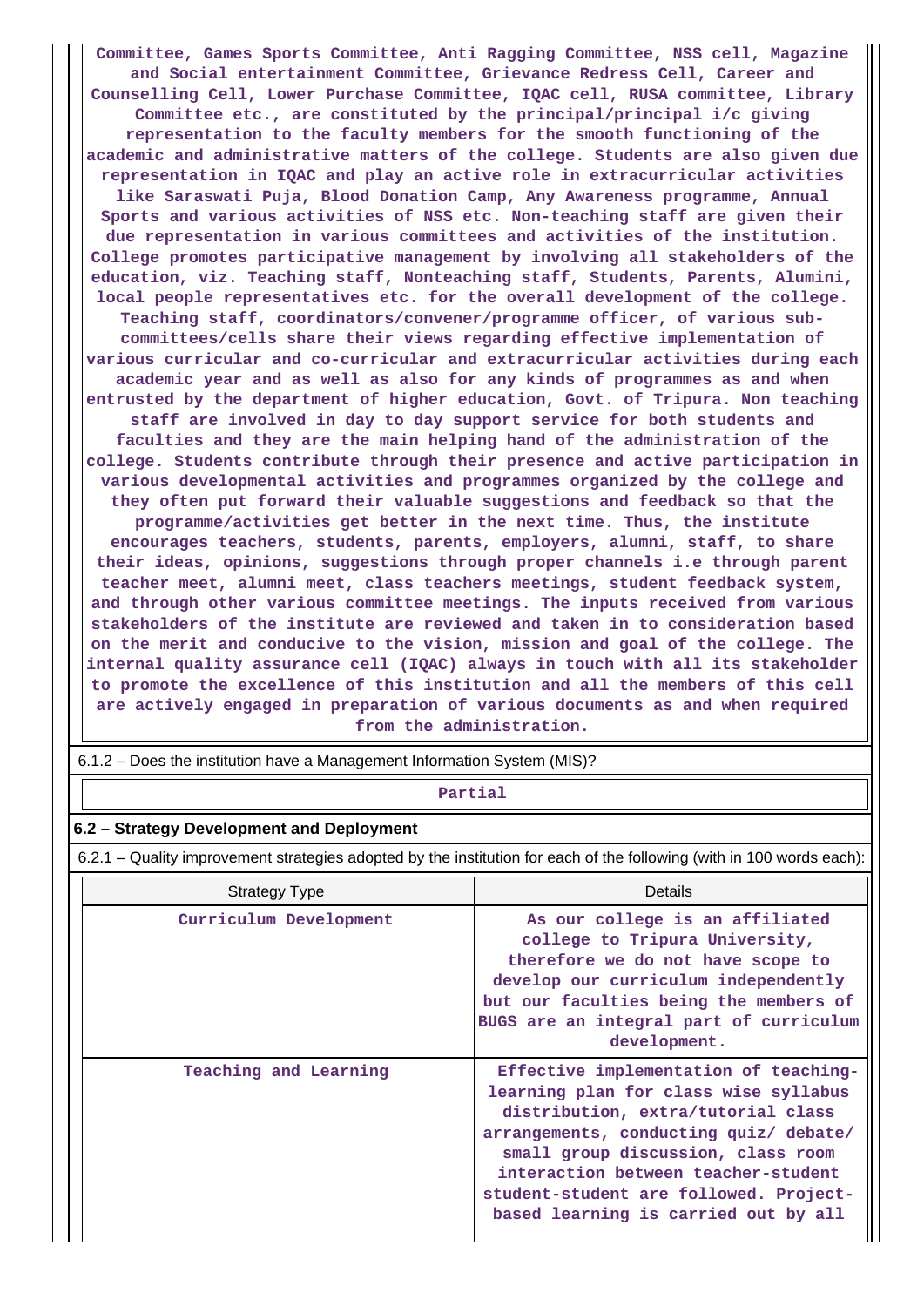|                                                               | science departments. Educational tour<br>is carried out by Life Science<br>Departments.                                                                                                                                                                                                                                                                                                                                                                                                                                                                                                                                                                                                                                                                                                                                                                                                                                                                                            |  |  |  |  |  |
|---------------------------------------------------------------|------------------------------------------------------------------------------------------------------------------------------------------------------------------------------------------------------------------------------------------------------------------------------------------------------------------------------------------------------------------------------------------------------------------------------------------------------------------------------------------------------------------------------------------------------------------------------------------------------------------------------------------------------------------------------------------------------------------------------------------------------------------------------------------------------------------------------------------------------------------------------------------------------------------------------------------------------------------------------------|--|--|--|--|--|
| Examination and Evaluation                                    | The College follows the<br>examination/evaluation methods<br>introduced by the affiliating<br>University. Class tests (Internal<br>Assessment) are conducted as per<br>University Guidelines and are included<br>in the Academic Calendar. The evaluated<br>answer scripts of the class tests are<br>shown to the students individually, for<br>their improvement. Results of class<br>tests are uploaded by the faculty<br>members in the TU portal and also kept<br>in the respective department for future<br>record.                                                                                                                                                                                                                                                                                                                                                                                                                                                           |  |  |  |  |  |
| Research and Development                                      | Provided infrastructural support such<br>as library and laboratory, space for<br>carrying out research work etc.<br>Computer facility is provided in<br>different segments of the College.<br>Institutional support from the College<br>authority is provided for smooth<br>progress of research projects: autonomy<br>to Principal Investigator for running<br>the research projects, release of funds<br>to the Principal Investigator as per<br>instructions of funding agency.<br>Teachers are encouraged to apply for<br>research grant. On duty leave granted<br>to the faculty members for attending<br>professional Seminars, Conferences, and<br>Workshops etc. Teachers are encouraged<br>to take part in workshops/ seminars/<br>conferences and also motivated for<br>research publications. During the year,<br>04 research papers were published in<br>the peer-reviewed national/<br>international journals by the faculty.<br>1 edited book were also published by |  |  |  |  |  |
| Library, ICT and Physical<br>Infrastructure / Instrumentation | The Library Advisory Committee<br>regularly meets for maintenance of the<br>Library and its other resources. The<br>Centralized Library of the college has<br>30,703 text books, 9061 reference<br>books. Reading room with a seating<br>capacity of 20 students is also<br>provisioned for interested students.                                                                                                                                                                                                                                                                                                                                                                                                                                                                                                                                                                                                                                                                   |  |  |  |  |  |
| Human Resource Management                                     | For the management of the students'<br>affair, the College has a Students'<br>Union which is elected annually as per<br>the Department of Higher Education of<br>State Government directives. For<br>overall management, the College has a                                                                                                                                                                                                                                                                                                                                                                                                                                                                                                                                                                                                                                                                                                                                         |  |  |  |  |  |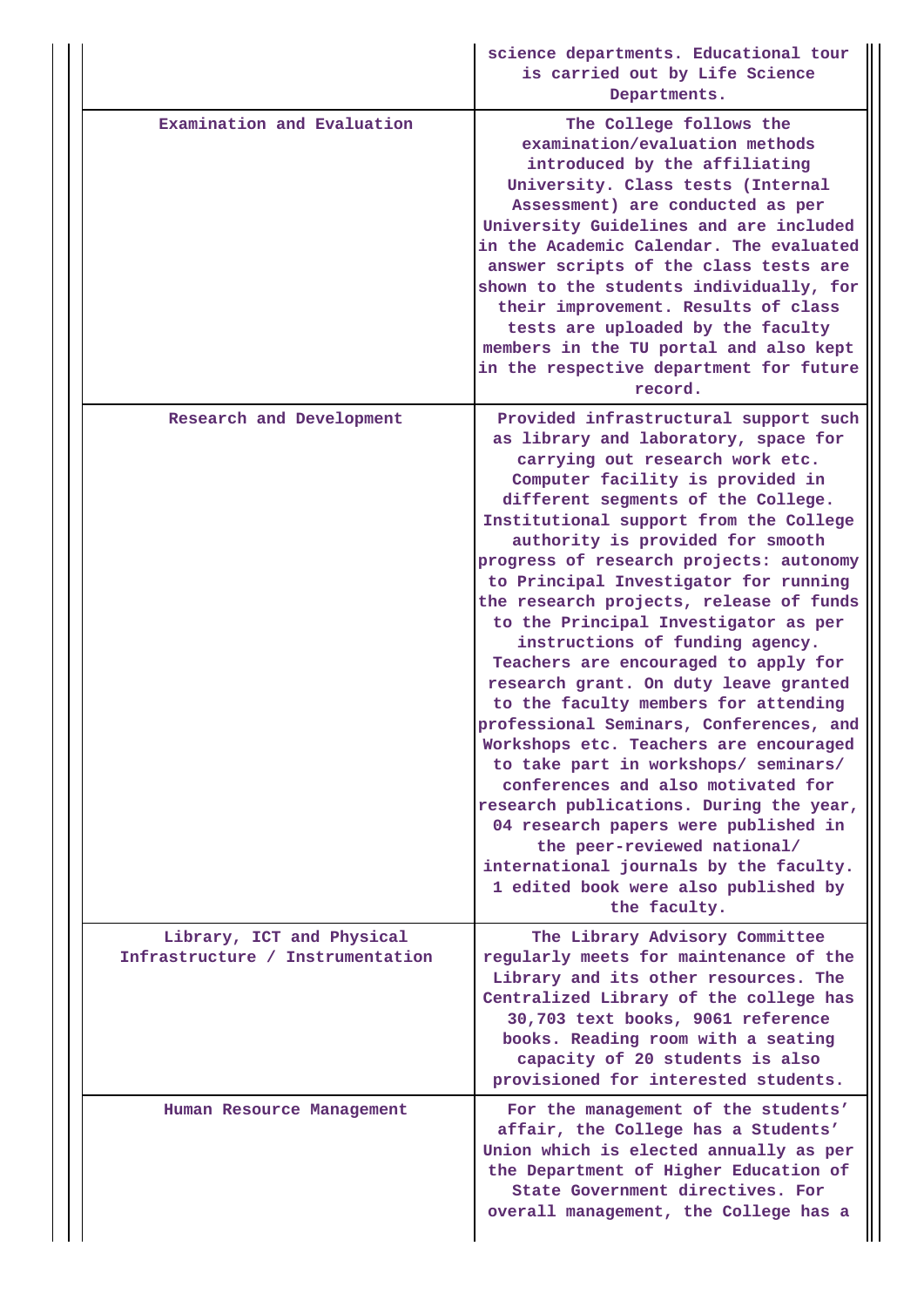|                                                                                         | Core Committee as well as IQAC monitors<br>the aspects in the academic and<br>administrative arena. The College has a<br>Teachers' Council with different<br>academic as well as administrative sub-<br>committees coordinates curricular, co-<br>curricular and extension activities.<br>Find people with strong co-curricular/<br>extra-curricular skills and encourage<br>them to organise sports/ social<br>cultural events etc. Identify people<br>with leadership skills and groom them<br>with administrative responsibilities.<br>IQAC encouraged faculties to<br>participate in the orientation and<br>refresher courses. They were also<br>encouraged to participate in different<br>international/national<br>seminars/workshops. They were also<br>encouraged to get training on internet<br>and computers according to their<br>requirement. Teachers were also<br>encouraged to participate in different                                                                                                        |
|-----------------------------------------------------------------------------------------|-------------------------------------------------------------------------------------------------------------------------------------------------------------------------------------------------------------------------------------------------------------------------------------------------------------------------------------------------------------------------------------------------------------------------------------------------------------------------------------------------------------------------------------------------------------------------------------------------------------------------------------------------------------------------------------------------------------------------------------------------------------------------------------------------------------------------------------------------------------------------------------------------------------------------------------------------------------------------------------------------------------------------------|
|                                                                                         | short term training programmes to<br>improve their skill/knowledge.                                                                                                                                                                                                                                                                                                                                                                                                                                                                                                                                                                                                                                                                                                                                                                                                                                                                                                                                                           |
| Admission of Students<br>6.2.2 – Implementation of e-governance in areas of operations: | The admission notification is issued<br>centrally as advertisement in leading<br>newspapers by the Department of Higher<br>Education of the State Government. The<br>annual Prospectus contains detailed<br>information about the courses, intake<br>of students, eligibility criteria, and<br>process of admission. Admission to<br>undergraduate programmes in the<br>Faculties of Arts, Commerce and Science<br>are made on the basis of H.S.(2) or<br>equivalent academic performance as per<br>the norms set by Tripura University.<br>Reservation policy of Government of<br>Tripura is complied with, during the<br>admission process. The selection of<br>students to the institute is done<br>through the Admission Committee through<br>proper procedure of releasing merit<br>lists (first, second and waiting list).<br>Admission merit lists are uploaded in<br>the College Website and published in<br>the College Notice Board for<br>transparency and for the convenience of<br>students seeking admission to |

| E-governace area         | Details                                                                                                                                                          |
|--------------------------|------------------------------------------------------------------------------------------------------------------------------------------------------------------|
| Planning and Development | There is a Planning and Development<br>Committee with members from faculty to<br>assist with the planning and execution<br>of extension of the college, planning |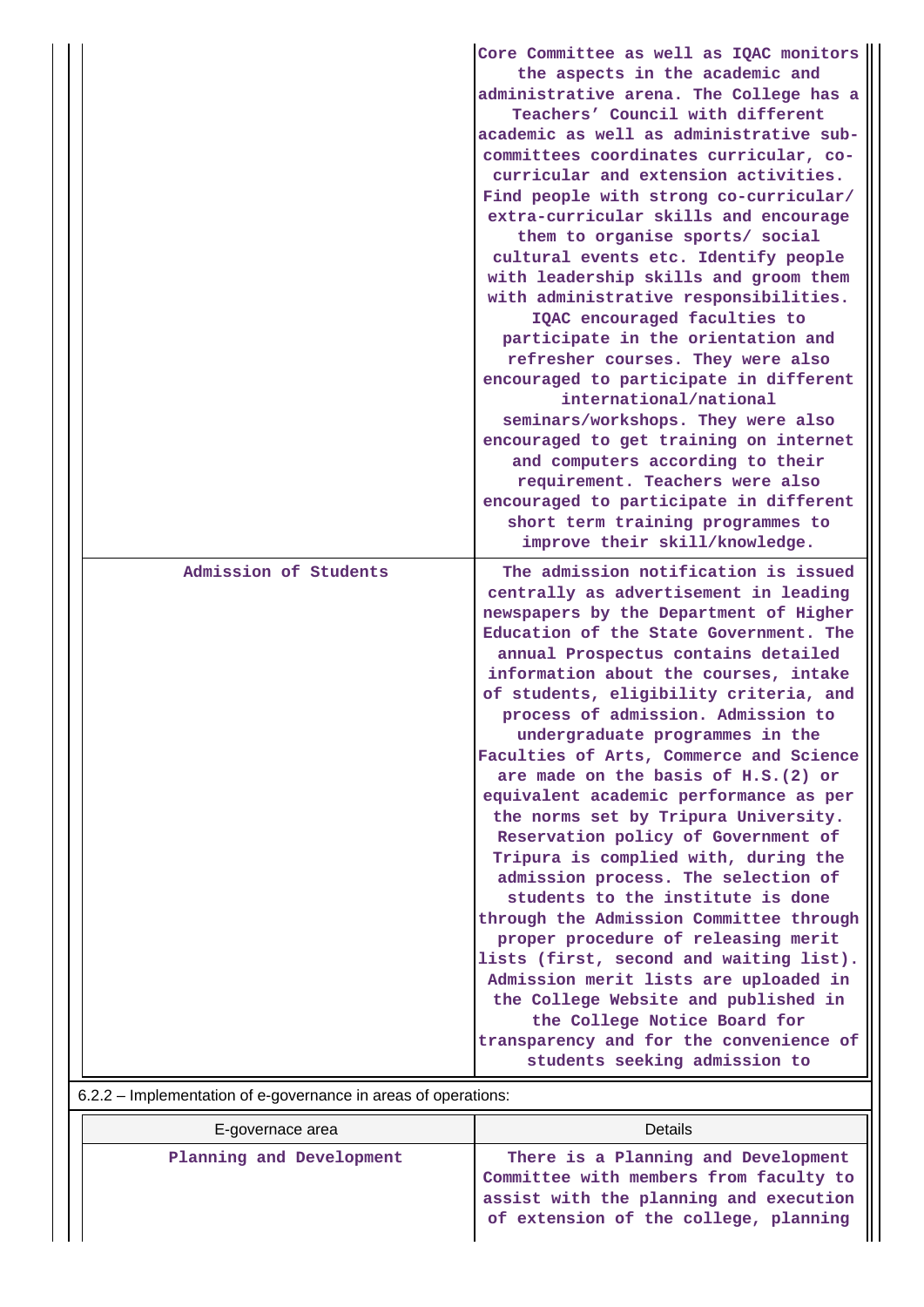|                                      | for infrastructure. The Committee<br>discusses financial matters regarding<br>grants received, needs of departments<br>so as to plan and budget.                                                                                                                                                                                                                                                                                                                                                                                                                                           |  |  |  |  |  |
|--------------------------------------|--------------------------------------------------------------------------------------------------------------------------------------------------------------------------------------------------------------------------------------------------------------------------------------------------------------------------------------------------------------------------------------------------------------------------------------------------------------------------------------------------------------------------------------------------------------------------------------------|--|--|--|--|--|
| Administration                       | The college tries its best to keep in<br>touch with latest tools to function the<br>administration in a systematic way. The<br>college has a partial Management<br>Information System. The college website<br>displays notices before admission, and<br>reports of recent events, photos of<br>various programmes organised in the<br>college by the students and teachers.<br>Most of the Accounts documentation is<br>digitally maintained, student<br>information likewise.                                                                                                             |  |  |  |  |  |
| Examination                          | The College has the separate<br>Examination Sub Committee well equipped<br>with ICT tools necessary for<br>examination purpose. As per the<br>requirement of Examination all the<br>necessary equipments are provided by<br>the college such as Separate Desktop<br>and Internet Facility. Sessional<br>Examinations are conducted by the<br>Examination Sub Committee. Internal<br>marks of Sessional Examinations are<br>timely entered and submitted to the<br>University portal by respective<br>departments.                                                                          |  |  |  |  |  |
| Finance and Accounts                 | The college keeps the records of<br>finance and accounts in computers for<br>transparent functioning of Finance and<br>Accounts department of the college.<br>This helps to increase the efficiency<br>of staff towards the transparency in<br>financial transactions. The college<br>conducts regular audit of annual books<br>of accounts. The administrative office<br>keeps the all financial records<br>separately as per the events and<br>transactions made for. The<br>administrative office maintains the<br>Books of Accounts properly which helps<br>in the auditing procedure. |  |  |  |  |  |
| Student Admission and Support        | The college has a separate admission<br>committee which looks after the<br>admission process of the college as per<br>the norms of DHE. The College uses<br>software for the admission purpose to<br>timely publish the merit list of the<br>applicants. Provisions of Help Desks<br>are made to assist the applicants in<br>filling up the admission forms and<br>submitting the requisite fees.                                                                                                                                                                                          |  |  |  |  |  |
| 6.3 - Faculty Empowerment Strategies |                                                                                                                                                                                                                                                                                                                                                                                                                                                                                                                                                                                            |  |  |  |  |  |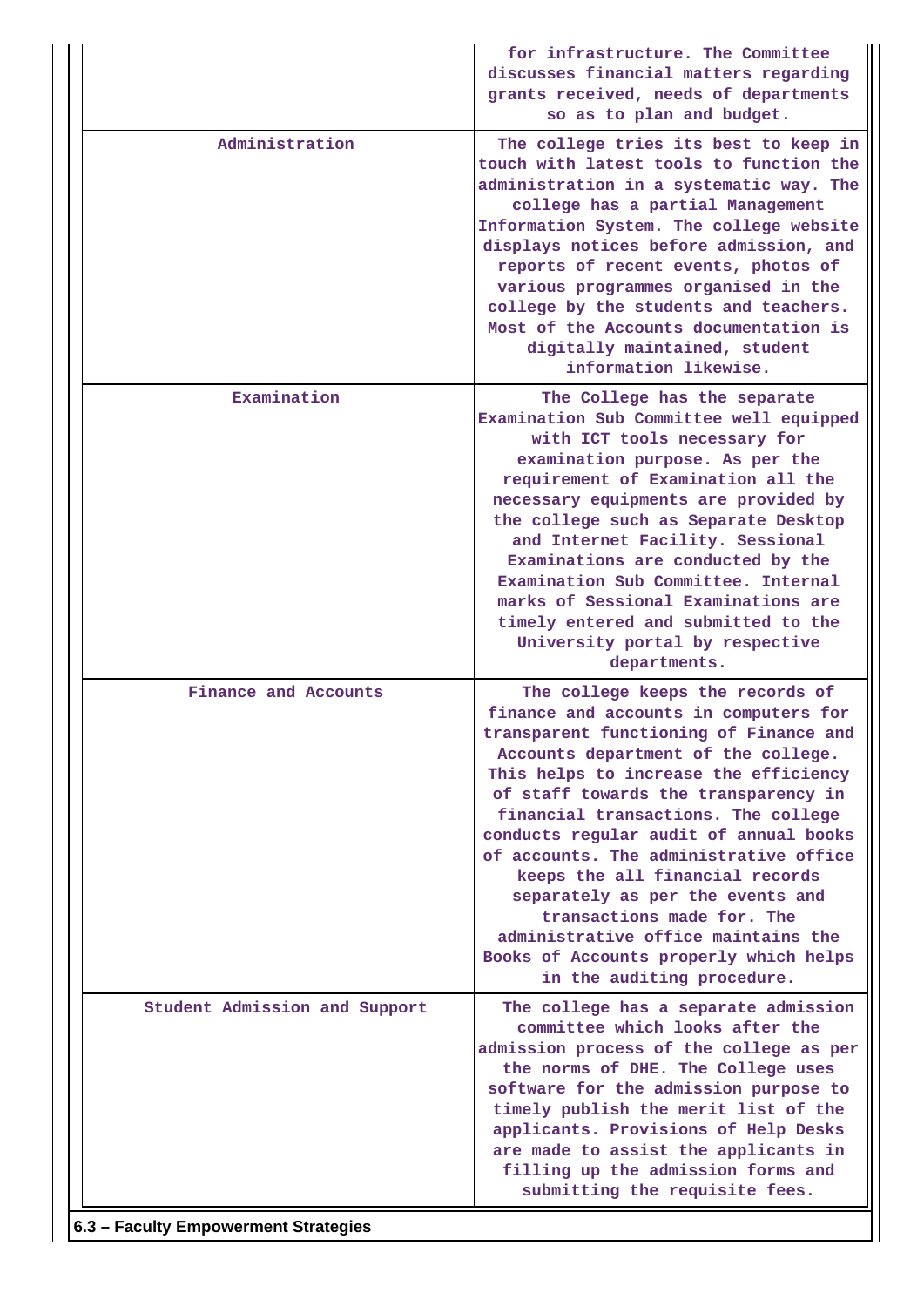| 6.3.1 - Teachers provided with financial support to attend conferences / workshops and towards membership fee<br>of professional bodies during the year                                    |                                                                                                |                                                                                             |             |                                                                                                                                                                                                        |                                                                                     |             |                                                                             |                                                                                                                                                                                                                                                                          |                                                  |                   |                                                      |
|--------------------------------------------------------------------------------------------------------------------------------------------------------------------------------------------|------------------------------------------------------------------------------------------------|---------------------------------------------------------------------------------------------|-------------|--------------------------------------------------------------------------------------------------------------------------------------------------------------------------------------------------------|-------------------------------------------------------------------------------------|-------------|-----------------------------------------------------------------------------|--------------------------------------------------------------------------------------------------------------------------------------------------------------------------------------------------------------------------------------------------------------------------|--------------------------------------------------|-------------------|------------------------------------------------------|
| Year                                                                                                                                                                                       |                                                                                                | Name of Teacher                                                                             |             |                                                                                                                                                                                                        | Name of conference/<br>workshop attended<br>for which financial<br>support provided |             | Name of the<br>professional body for<br>which membership<br>fee is provided |                                                                                                                                                                                                                                                                          |                                                  | Amount of support |                                                      |
| 2017                                                                                                                                                                                       |                                                                                                |                                                                                             | <b>NIL</b>  | <b>NA</b>                                                                                                                                                                                              |                                                                                     |             |                                                                             | <b>NA</b>                                                                                                                                                                                                                                                                |                                                  | <b>Nill</b>       |                                                      |
| 2018                                                                                                                                                                                       |                                                                                                |                                                                                             | <b>NIL</b>  |                                                                                                                                                                                                        |                                                                                     | <b>NA</b>   |                                                                             | <b>NA</b>                                                                                                                                                                                                                                                                |                                                  | <b>Nill</b>       |                                                      |
|                                                                                                                                                                                            |                                                                                                |                                                                                             |             | No file uploaded.                                                                                                                                                                                      |                                                                                     |             |                                                                             |                                                                                                                                                                                                                                                                          |                                                  |                   |                                                      |
| 6.3.2 - Number of professional development / administrative training programmes organized by the College for<br>teaching and non teaching staff during the year                            |                                                                                                |                                                                                             |             |                                                                                                                                                                                                        |                                                                                     |             |                                                                             |                                                                                                                                                                                                                                                                          |                                                  |                   |                                                      |
| Year                                                                                                                                                                                       |                                                                                                | Title of the<br>professional<br>development<br>programme<br>organised for<br>teaching staff |             | Title of the<br>From date<br>administrative<br>training<br>programme<br>organised for<br>non-teaching<br>staff                                                                                         |                                                                                     |             | To Date                                                                     |                                                                                                                                                                                                                                                                          | Number of<br>participants<br>(Teaching<br>staff) |                   | Number of<br>participants<br>(non-teaching<br>staff) |
| <b>Nill</b>                                                                                                                                                                                |                                                                                                | <b>NIL</b>                                                                                  |             | <b>NA</b>                                                                                                                                                                                              |                                                                                     | <b>Nill</b> | <b>Nill</b>                                                                 |                                                                                                                                                                                                                                                                          | Nill                                             |                   | <b>Nill</b>                                          |
|                                                                                                                                                                                            |                                                                                                |                                                                                             |             |                                                                                                                                                                                                        | No file uploaded.                                                                   |             |                                                                             |                                                                                                                                                                                                                                                                          |                                                  |                   |                                                      |
| 6.3.3 - No. of teachers attending professional development programmes, viz., Orientation Programme, Refresher<br>Course, Short Term Course, Faculty Development Programmes during the year |                                                                                                |                                                                                             |             |                                                                                                                                                                                                        |                                                                                     |             |                                                                             |                                                                                                                                                                                                                                                                          |                                                  |                   |                                                      |
|                                                                                                                                                                                            | Title of the<br>Number of teachers<br>professional<br>who attended<br>development<br>programme |                                                                                             |             | From Date                                                                                                                                                                                              |                                                                                     |             |                                                                             | To date                                                                                                                                                                                                                                                                  |                                                  | Duration          |                                                      |
| <b>NIL</b>                                                                                                                                                                                 |                                                                                                |                                                                                             | <b>Nill</b> | Nill                                                                                                                                                                                                   |                                                                                     |             | <b>Nill</b>                                                                 |                                                                                                                                                                                                                                                                          |                                                  |                   | 0                                                    |
|                                                                                                                                                                                            |                                                                                                |                                                                                             |             |                                                                                                                                                                                                        | No file uploaded.                                                                   |             |                                                                             |                                                                                                                                                                                                                                                                          |                                                  |                   |                                                      |
| 6.3.4 - Faculty and Staff recruitment (no. for permanent recruitment):                                                                                                                     |                                                                                                |                                                                                             |             |                                                                                                                                                                                                        |                                                                                     |             |                                                                             |                                                                                                                                                                                                                                                                          |                                                  |                   |                                                      |
|                                                                                                                                                                                            | Teaching                                                                                       |                                                                                             |             |                                                                                                                                                                                                        |                                                                                     |             |                                                                             | Non-teaching                                                                                                                                                                                                                                                             |                                                  |                   |                                                      |
|                                                                                                                                                                                            | Permanent                                                                                      |                                                                                             |             | <b>Full Time</b>                                                                                                                                                                                       |                                                                                     |             | Permanent                                                                   |                                                                                                                                                                                                                                                                          | <b>Full Time</b>                                 |                   |                                                      |
|                                                                                                                                                                                            | Nill                                                                                           |                                                                                             |             | <b>Nill</b>                                                                                                                                                                                            | Nill                                                                                |             |                                                                             |                                                                                                                                                                                                                                                                          | <b>Nill</b>                                      |                   |                                                      |
| 6.3.5 - Welfare schemes for                                                                                                                                                                |                                                                                                |                                                                                             |             |                                                                                                                                                                                                        |                                                                                     |             |                                                                             |                                                                                                                                                                                                                                                                          |                                                  |                   |                                                      |
|                                                                                                                                                                                            | Teaching                                                                                       |                                                                                             |             | Non-teaching                                                                                                                                                                                           |                                                                                     |             |                                                                             | <b>Students</b>                                                                                                                                                                                                                                                          |                                                  |                   |                                                      |
| To recognize the<br>service of a person a<br>good number of Welfare<br>Schemes from Govt. side<br>are provided such as<br>Leave Salary, Group<br>Insurance, Pension and<br>Gratuity etc.   |                                                                                                |                                                                                             |             | To recognize the<br>service of a person a<br>good number of Welfare<br>Schemes from Govt. side<br>are provided such as<br>Earned leave, Leave<br>Salary, Group Insurance,<br>Pension and Gratuity etc. |                                                                                     |             |                                                                             | Different Scholarships<br>schemes viz. National<br>Scholarship, Merit<br>Scholarship, LIG, SC/ST,<br>OBC Stipend, Ishan Uday<br>Schemes are available for<br>the students and almost<br>every student is getting<br>some stipend as per<br>State/Central Govt.<br>Norms. |                                                  |                   |                                                      |
| 6.4 - Financial Management and Resource Mobilization                                                                                                                                       |                                                                                                |                                                                                             |             |                                                                                                                                                                                                        |                                                                                     |             |                                                                             |                                                                                                                                                                                                                                                                          |                                                  |                   |                                                      |

6.4.1 – Institution conducts internal and external financial audits regularly (with in 100 words each)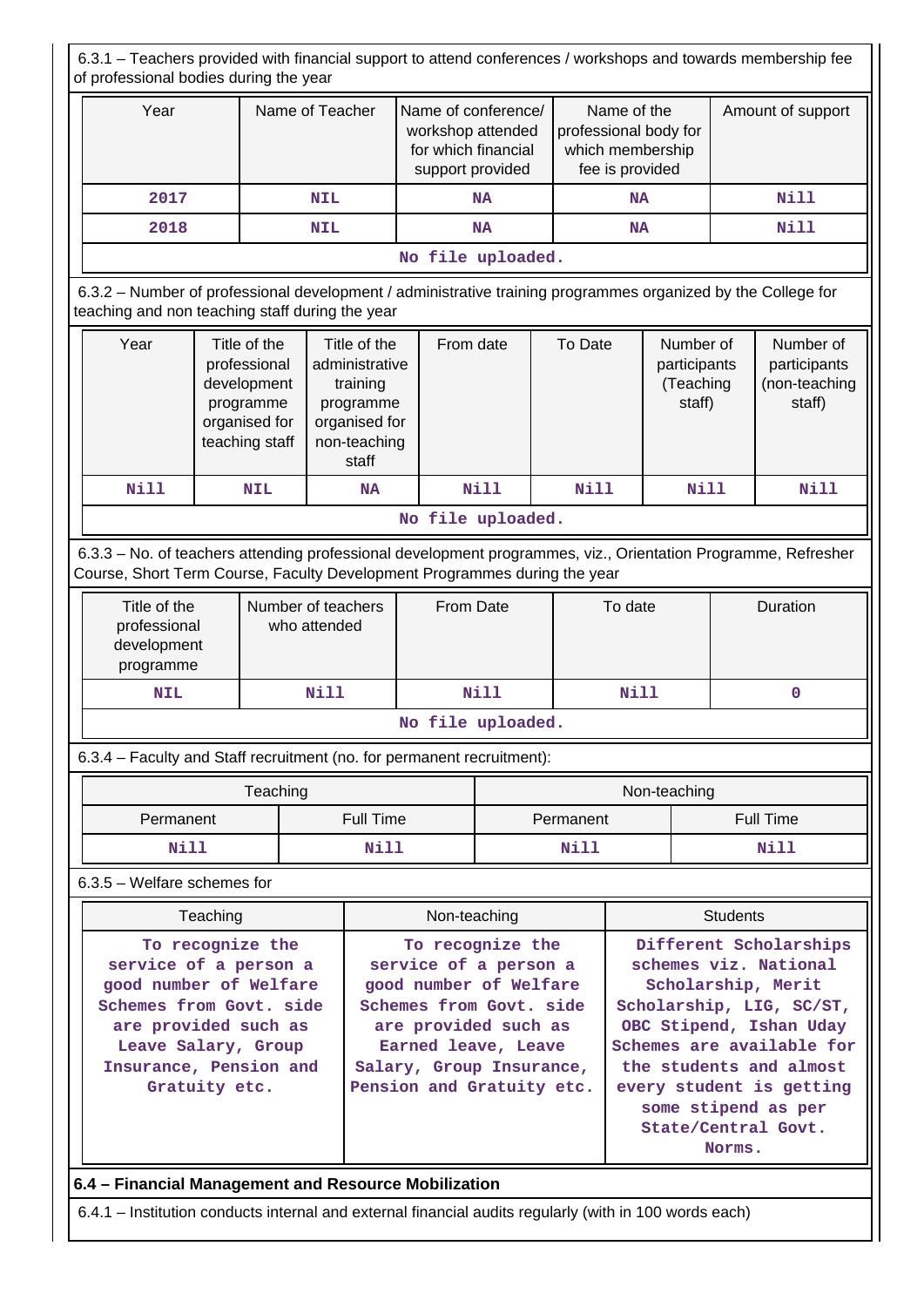| The college keeps the records of finance and accounts in computers for<br>transparent functioning of Finance and Accounts department of the college.<br>Store and library verification is done at regular intervals. Departments<br>maintain stock registers of laboratory equipment and chemicals. Library<br>registers of Departmental Library are maintained by the Head/In charge of the<br>departments. External audit as desired by AG is done at regular intervals. |                                                                      |                            |                               |           |                    |                           |  |  |  |  |
|----------------------------------------------------------------------------------------------------------------------------------------------------------------------------------------------------------------------------------------------------------------------------------------------------------------------------------------------------------------------------------------------------------------------------------------------------------------------------|----------------------------------------------------------------------|----------------------------|-------------------------------|-----------|--------------------|---------------------------|--|--|--|--|
| 6.4.2 – Funds / Grants received from management, non-government bodies, individuals, philanthropies during the<br>year(not covered in Criterion III)                                                                                                                                                                                                                                                                                                                       |                                                                      |                            |                               |           |                    |                           |  |  |  |  |
| Name of the non government<br>funding agencies /individuals                                                                                                                                                                                                                                                                                                                                                                                                                |                                                                      |                            | Funds/ Grnats received in Rs. |           |                    | Purpose                   |  |  |  |  |
|                                                                                                                                                                                                                                                                                                                                                                                                                                                                            | <b>NIL</b>                                                           |                            | $\mathbf 0$                   |           | <b>NA</b>          |                           |  |  |  |  |
| No file uploaded.                                                                                                                                                                                                                                                                                                                                                                                                                                                          |                                                                      |                            |                               |           |                    |                           |  |  |  |  |
| 6.4.3 - Total corpus fund generated                                                                                                                                                                                                                                                                                                                                                                                                                                        |                                                                      |                            |                               |           |                    |                           |  |  |  |  |
| 0                                                                                                                                                                                                                                                                                                                                                                                                                                                                          |                                                                      |                            |                               |           |                    |                           |  |  |  |  |
| 6.5 - Internal Quality Assurance System                                                                                                                                                                                                                                                                                                                                                                                                                                    |                                                                      |                            |                               |           |                    |                           |  |  |  |  |
| 6.5.1 – Whether Academic and Administrative Audit (AAA) has been done?                                                                                                                                                                                                                                                                                                                                                                                                     |                                                                      |                            |                               |           |                    |                           |  |  |  |  |
| <b>Audit Type</b>                                                                                                                                                                                                                                                                                                                                                                                                                                                          |                                                                      | External                   |                               |           | Internal           |                           |  |  |  |  |
|                                                                                                                                                                                                                                                                                                                                                                                                                                                                            | Yes/No                                                               |                            | Agency                        |           | Yes/No             | Authority                 |  |  |  |  |
| Academic                                                                                                                                                                                                                                                                                                                                                                                                                                                                   | No                                                                   |                            | <b>NA</b>                     |           | <b>No</b>          | <b>NA</b>                 |  |  |  |  |
|                                                                                                                                                                                                                                                                                                                                                                                                                                                                            | Administrative<br>No                                                 |                            |                               |           | <b>No</b>          | <b>NA</b>                 |  |  |  |  |
| 6.5.2 – Activities and support from the Parent – Teacher Association (at least three)                                                                                                                                                                                                                                                                                                                                                                                      |                                                                      |                            |                               |           |                    |                           |  |  |  |  |
| <b>NA</b>                                                                                                                                                                                                                                                                                                                                                                                                                                                                  |                                                                      |                            |                               |           |                    |                           |  |  |  |  |
| 6.5.3 – Development programmes for support staff (at least three)                                                                                                                                                                                                                                                                                                                                                                                                          |                                                                      |                            |                               |           |                    |                           |  |  |  |  |
| <b>NA</b>                                                                                                                                                                                                                                                                                                                                                                                                                                                                  |                                                                      |                            |                               |           |                    |                           |  |  |  |  |
| 6.5.4 - Post Accreditation initiative(s) (mention at least three)                                                                                                                                                                                                                                                                                                                                                                                                          |                                                                      |                            |                               |           |                    |                           |  |  |  |  |
| Upgradation of Library Installation of CC Camera in the administrative building<br>Upgradation of IT Science Labs                                                                                                                                                                                                                                                                                                                                                          |                                                                      |                            |                               |           |                    |                           |  |  |  |  |
| 6.5.5 - Internal Quality Assurance System Details                                                                                                                                                                                                                                                                                                                                                                                                                          |                                                                      |                            |                               |           |                    |                           |  |  |  |  |
|                                                                                                                                                                                                                                                                                                                                                                                                                                                                            | a) Submission of Data for AISHE portal                               |                            |                               | Yes       |                    |                           |  |  |  |  |
|                                                                                                                                                                                                                                                                                                                                                                                                                                                                            | b) Participation in NIRF                                             |                            |                               | No        |                    |                           |  |  |  |  |
|                                                                                                                                                                                                                                                                                                                                                                                                                                                                            | c)ISO certification                                                  |                            |                               | No        |                    |                           |  |  |  |  |
|                                                                                                                                                                                                                                                                                                                                                                                                                                                                            | d)NBA or any other quality audit                                     |                            |                               | <b>No</b> |                    |                           |  |  |  |  |
| 6.5.6 - Number of Quality Initiatives undertaken during the year                                                                                                                                                                                                                                                                                                                                                                                                           |                                                                      |                            |                               |           |                    |                           |  |  |  |  |
| Year                                                                                                                                                                                                                                                                                                                                                                                                                                                                       | Name of quality<br>initiative by IQAC                                | Date of<br>conducting IQAC | <b>Duration From</b>          |           | <b>Duration To</b> | Number of<br>participants |  |  |  |  |
| 2018                                                                                                                                                                                                                                                                                                                                                                                                                                                                       | Collection<br>of feedback<br>forms from<br>students and<br>analysis. | 05/04/2017                 | 05/04/2017                    |           | 07/05/2017         | 150                       |  |  |  |  |
|                                                                                                                                                                                                                                                                                                                                                                                                                                                                            | No file uploaded.                                                    |                            |                               |           |                    |                           |  |  |  |  |
| <b>CRITERION VII - INSTITUTIONAL VALUES AND BEST PRACTICES</b>                                                                                                                                                                                                                                                                                                                                                                                                             |                                                                      |                            |                               |           |                    |                           |  |  |  |  |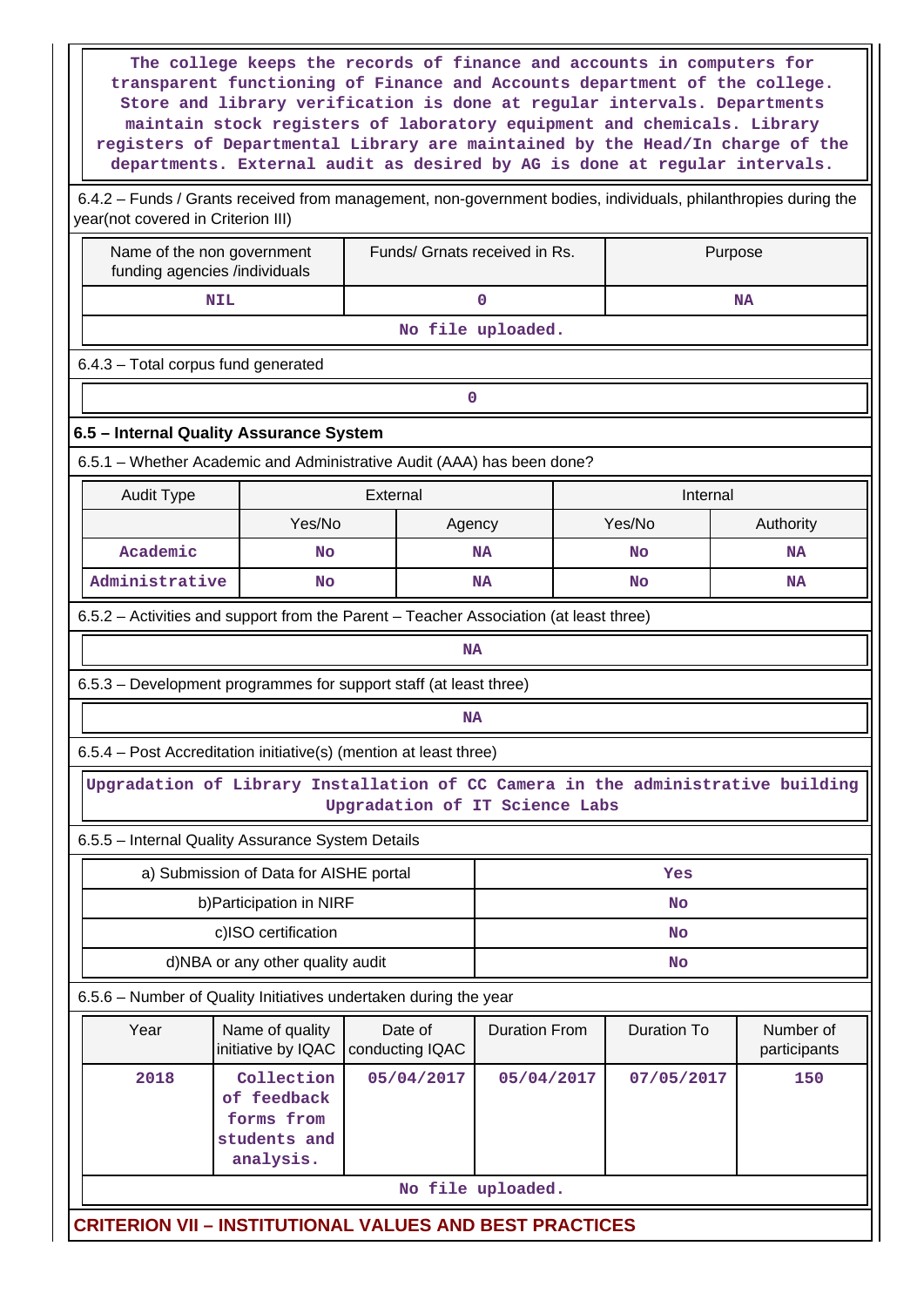## **7.1 – Institutional Values and Social Responsibilities**

 7.1.1 – Gender Equity (Number of gender equity promotion programmes organized by the institution during the year)

| Title of the<br>programme                                                                  |                                                                                                   | Period from                                                                                       |                      | Period To           | Number of Participants |                    |                          |                            |                                                     |  |  |
|--------------------------------------------------------------------------------------------|---------------------------------------------------------------------------------------------------|---------------------------------------------------------------------------------------------------|----------------------|---------------------|------------------------|--------------------|--------------------------|----------------------------|-----------------------------------------------------|--|--|
|                                                                                            |                                                                                                   |                                                                                                   |                      |                     |                        | Female             |                          |                            | Male                                                |  |  |
| Awareness<br>programme for S<br>tudentAwareness<br>programme on<br>Gender<br>Sensitization |                                                                                                   | 16/02/2018                                                                                        |                      | 16/02/2018          | 32                     |                    |                          | 45                         |                                                     |  |  |
|                                                                                            | 7.1.2 - Environmental Consciousness and Sustainability/Alternate Energy initiatives such as:      |                                                                                                   |                      |                     |                        |                    |                          |                            |                                                     |  |  |
|                                                                                            | Percentage of power requirement of the University met by the renewable energy sources             |                                                                                                   |                      |                     |                        |                    |                          |                            |                                                     |  |  |
|                                                                                            |                                                                                                   |                                                                                                   |                      | <b>NA</b>           |                        |                    |                          |                            |                                                     |  |  |
|                                                                                            | 7.1.3 - Differently abled (Divyangjan) friendliness                                               |                                                                                                   |                      |                     |                        |                    |                          |                            |                                                     |  |  |
|                                                                                            | Item facilities                                                                                   |                                                                                                   |                      | Yes/No              |                        |                    |                          | Number of beneficiaries    |                                                     |  |  |
| Ramp/Rails                                                                                 |                                                                                                   |                                                                                                   |                      |                     | Yes                    |                    | Nill                     |                            |                                                     |  |  |
|                                                                                            | Scribes for examination                                                                           |                                                                                                   |                      | Yes                 |                        |                    |                          | <b>Nill</b>                |                                                     |  |  |
| Rest Rooms                                                                                 |                                                                                                   |                                                                                                   | Yes                  |                     |                        |                    | Nill                     |                            |                                                     |  |  |
| 7.1.4 - Inclusion and Situatedness                                                         |                                                                                                   |                                                                                                   |                      |                     |                        |                    |                          |                            |                                                     |  |  |
| Year                                                                                       | Number of<br>initiatives to<br>address<br>locational<br>advantages<br>and disadva<br>ntages       | Number of<br>initiatives<br>taken to<br>engage with<br>and<br>contribute to<br>local<br>community |                      | Date                | Duration               |                    | Name of<br>initiative    | <b>Issues</b><br>addressed | Number of<br>participating<br>students<br>and staff |  |  |
| 2017                                                                                       | Nill                                                                                              | Nill                                                                                              |                      | Nill                | Nill                   |                    | NA                       | NA                         | Nill                                                |  |  |
|                                                                                            |                                                                                                   |                                                                                                   |                      |                     | No file uploaded.      |                    |                          |                            |                                                     |  |  |
|                                                                                            | 7.1.5 - Human Values and Professional Ethics Code of conduct (handbooks) for various stakeholders |                                                                                                   |                      |                     |                        |                    |                          |                            |                                                     |  |  |
| <b>Title</b>                                                                               |                                                                                                   |                                                                                                   |                      | Date of publication |                        |                    | Follow up(max 100 words) |                            |                                                     |  |  |
| Nil                                                                                        |                                                                                                   |                                                                                                   | <b>Nill</b>          |                     |                        |                    | <b>NA</b>                |                            |                                                     |  |  |
|                                                                                            | 7.1.6 - Activities conducted for promotion of universal Values and Ethics                         |                                                                                                   |                      |                     |                        |                    |                          |                            |                                                     |  |  |
| Activity                                                                                   |                                                                                                   |                                                                                                   | <b>Duration From</b> |                     |                        | <b>Duration To</b> |                          |                            | Number of participants                              |  |  |
| Celebration of<br><b>Birth Anniversary</b><br>of Rabindranath<br>Tagore                    |                                                                                                   |                                                                                                   | 17/05/2017           |                     | 17/05/2017             |                    | 160                      |                            |                                                     |  |  |
|                                                                                            | Teachers' Day<br>Celebration                                                                      |                                                                                                   | 05/09/2017           |                     | 05/09/2017             |                    |                          | 300                        |                                                     |  |  |
|                                                                                            | Celebration of<br>Republic Day                                                                    |                                                                                                   | 26/01/2018           |                     |                        | 26/01/2018         |                          | 120                        |                                                     |  |  |
| Celebration of                                                                             |                                                                                                   |                                                                                                   | 19/01/2018           |                     |                        | 19/01/2018         |                          |                            | 200                                                 |  |  |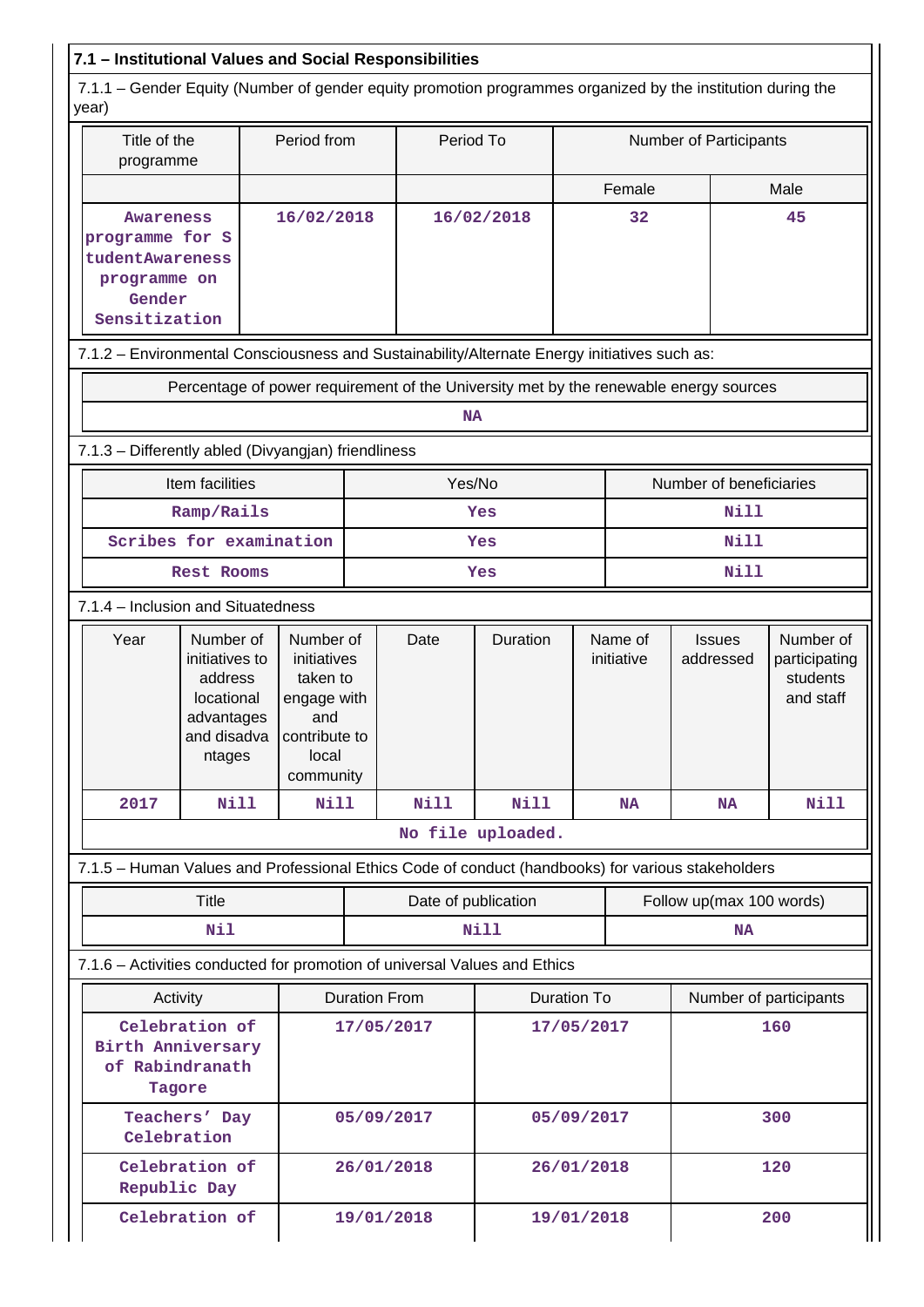**40th KOKBOROK Day**

**No file uploaded.**

7.1.7 – Initiatives taken by the institution to make the campus eco-friendly (at least five)

 **1. The college has replaced neon bulbs with LED light in many classrooms, Departmental rooms, Administrative buildings and also in the offices to minimize the consumption electricity. 2. Most of the office and official communication are performed virtually through e-platform like Whatsapp group, email to minimize the use of paper, which is a green initiative taken from our end. 3. The NSS unit and Teachers' council of the college has carried out plantation as well as plant protection programs in the college campus. 4. Waste collection bins are set at different corners inside the college premises. 5. Chemicals waste are collected in a large pit to maintain the campus clean.**

#### **7.2 – Best Practices**

7.2.1 – Describe at least two institutional best practices

 **Best Practices :- 2017-2018 Best Practice 1: 1. TITLE OF THE PRACTICE: IMPROVING TEACHING–LEARNING PROCESS 2. GOAL: • To ensure the completion of syllabus according to the academic planner of each department • To encourage teachers to adapt to technological advancements including ICT adoption in class room teaching • To improve pass percentage and enhance the number of ranks bagged by the college at the university level examinations. 3. THE CONTEXT: • The teachers find it difficult to keep pace with the techno –savvy student learners. It has become essential for some of the teachers to adopt to the latest pedagogic styles and include ICT in class room teaching. • The mismatch between the student learner and the teacher in the use and comfort of handling varieties of tools available for teaching –learning needs to bridged. 4. THE PRACTICE: • Academic calendar containing all the information about the commencement of class, internal assessment examination (tentative schedule), master routine for all the departments, departmental routines, class plan, syllabus distribution, sample questions from the parts of respective are always provided to the students for their benefit. • The Academic Committee along with the Heads of different departments monitor the pace of coverage of the syllabus also they have a strong willpower to motivate the student community when they face any kind of problem as far as their academic development is concerned. INNOVATIONS and BEST PRACTICES: • Informal feedback is obtained from students regarding the content delivery by different teachers. The Academic Committee in collaboration with IQAC members hold frequent informal meetings and collect the information needed. • Frequent classroom assignments, tests and evaluation are conducted to improve performance in the end-semester examinations strictly considering the spirit of continuous evaluation as per the guidelines of the affiliating university. • A good number of class rooms are made ICT enabled and many departments like Physics, Chemistry Information Technology have the necessary tools for handling the class room teaching with the help of ICT. 5. EVIDENCE OF SUCCESS: • Students started participating more attentively in the class • Teachers and Students were made aware of the technology uses. • Appropriately paced and timely completion of syllabus Best Practice 2: 1. THE TITLE: DEALING WITH WASTES IN THE CAMPUS. 2. OBJECTIVES OF THE PRACTICE: A group to deal with waste management in the campus is formed constituting of students and staff of the college. The preliminary objectives of this group are: • To generate awareness among students of managing wastes. • To involve the students in cleaning their college campus. • To set up waste bins in sufficient numbers to avoid littering. • To generate consciousness among students about e-waste accumulation and disposal of e-waste from the college campus. • To promote a sense of hygiene among students. 3.THE CONTEXT: The content of the practice is to carry out waste management in a participative manner involving both students and teachers. 4.THE PRACTICE: NSS volunteers**